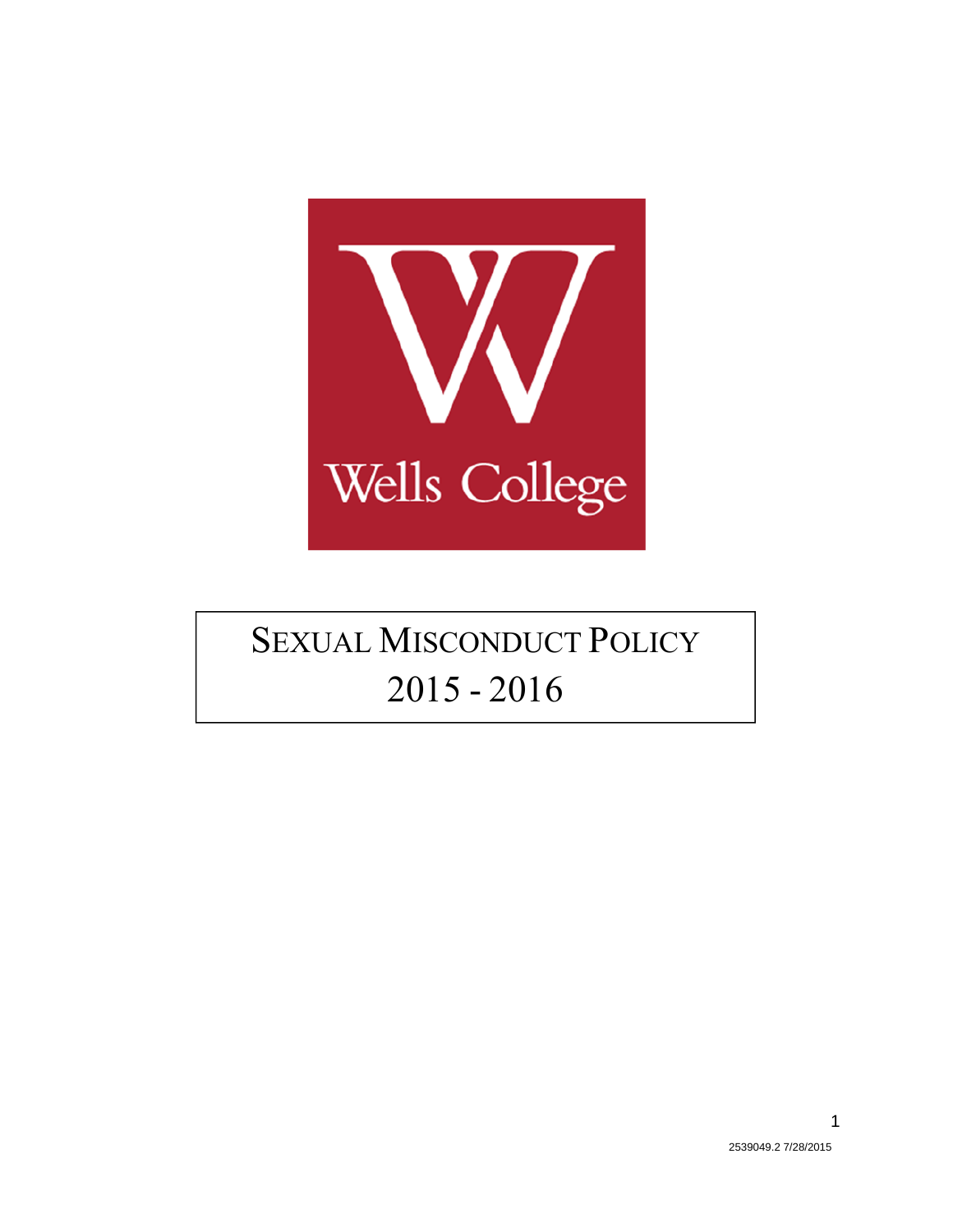### **WELLS COLLEGE SEXUAL MISCONDUCT POLICY**

**INDEX** 

- I. INTRODUCTION
- II. SCOPE OF POLICY
- III. NOTICE OF NON-DISCRIMINATION
- IV. STUDENT BILL OF RIGHTS
- V. PRIVACY V. CONFIDENTIALITY
	- **a. Privacy**
	- **b. Confidentiality** 
		- *i. request for confidentiality*
	- **c. Timely warning**

#### VI. PROHIBITED CONDUCT

#### **a. Definitions**

- *i. sexual harassment*
- *ii. sexual assault*
- *iii. non-consensual sexual contact*
- *iv. sexual exploitation*
- *v. domestic violence*
- *vi. dating violence*
- *vii. stalking*
- *viii. retaliation*
- *ix. consent*
- *x. force*
- *xi. coercion*
- *xii. incapacitation*

#### **b. Prohibited Relationships by Persons in Authority**

#### VII. RESOURCES FOR SUPPORT

- **a. Confidential Resources**
- **b. Non-Confidential Campus Resources**
- VIII. REPORTING SEXUAL MISCONDUCT TO THE COLLEGE
	- **a. Campus Options**
	- **b. Anonymous Reporting**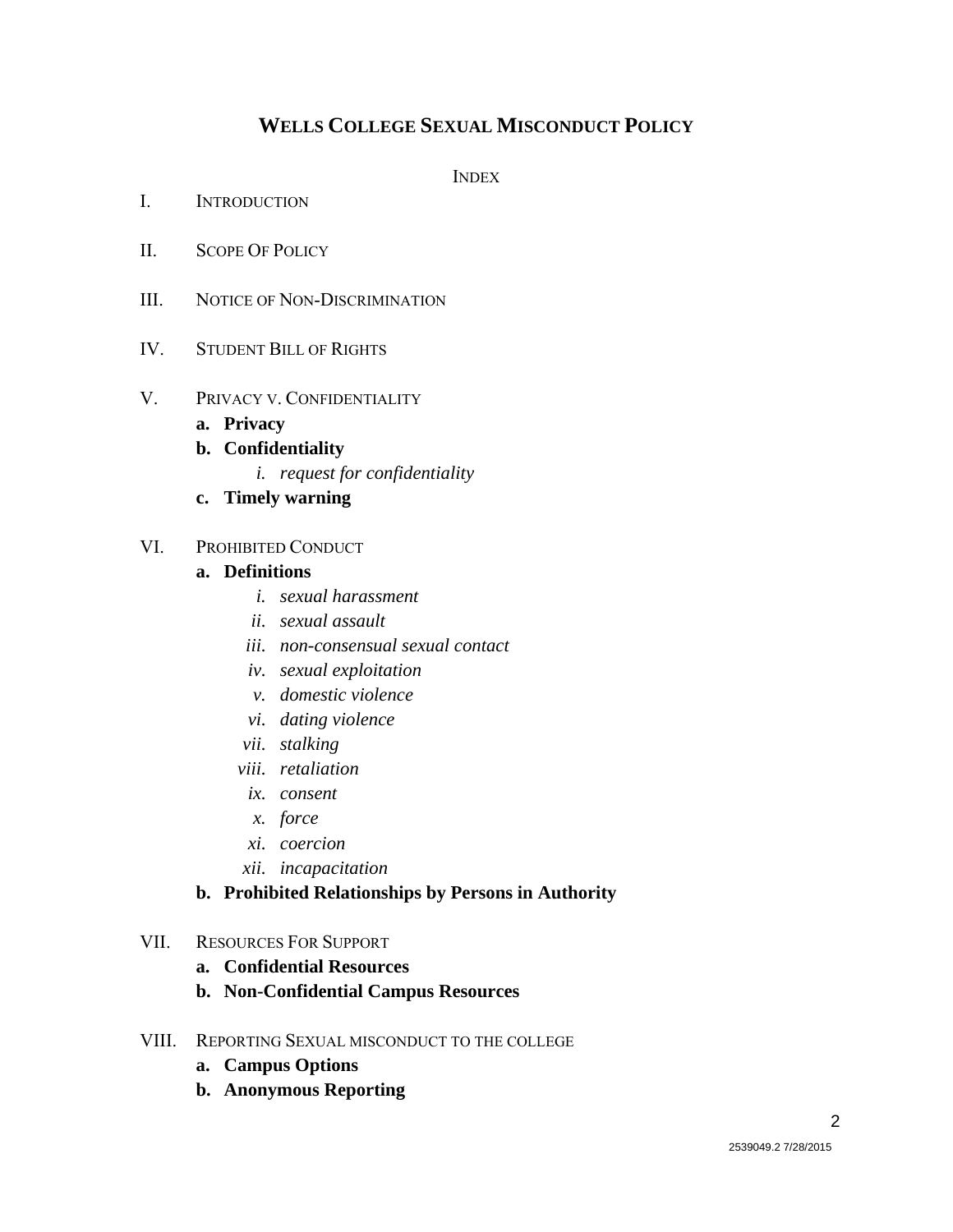#### **c. Reporting Considerations**

- *i. timeliness and location*
- *ii. amnesty for alcohol or other drug use*
- *iii. coordination with law enforcement*
- *iv. retaliation*
- *v. false reports*

#### IX. THE COLLEGE RESPONSE

#### **a. Interim measures, remedies and accommodations**

- *i. range of measures*
- *ii. interim suspension*
- *iii. right to review*

#### **b. Options for Resolution**

- *i. role of title IX team*
- *ii. assessment*
- *iii. investigation*
- *iv. informal resolution*
- *v. formal resolution*
- *vi. advisors*
- *vii. disciplinary procedure for students*
- *viii. time frame for resolution*
- **c. Possible Sanctions**
- **d. Outcome Notification**
- **e. Conflict of Interest**
- **f. Transcript Notation**
- X. RISK REDUCTION TIPS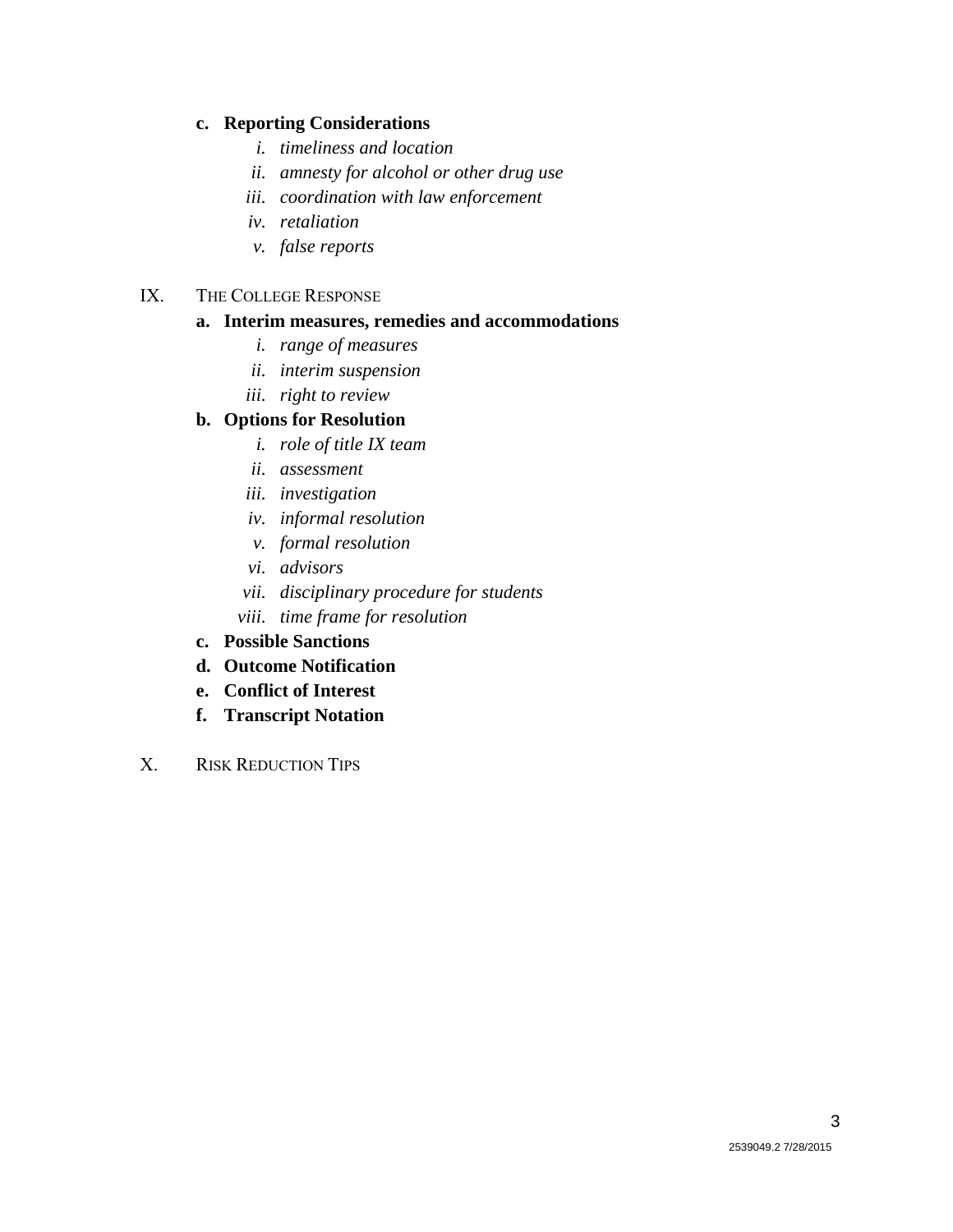# **Wells College Sexual Misconduct Policy 2015-2016**

### **INTRODUCTION**

All members of the Wells College community are expected to conduct themselves in a manner that does not infringe upon the rights of others. The behavioral expectations set forth in this policy apply to all members of the Wells College community and also apply to non-community members (e.g., visitors to campus). Sexual Misconduct, as defined by Wells College, includes but is not limited to sex and/or gender-based harassment, discrimination or misconduct, including sexual violence, sexual assault, stalking, domestic violence, and dating violence.

Wells College is committed to maintaining a positive emotional and physical environment in which all students, faculty, staff, administrators, and guests have an equal opportunity to achieve success. The College will not tolerate any acts of sexual misconduct as is outlined in this policy. These acts are inconsistent with the Wells College mission, Community Standards, Honor Code, state and federal law, and with maintaining social responsibility and academic freedom on campus. Any individual who is found to have violated this policy may face disciplinary sanctions up to and including expulsion or termination of employment.

Wells College encourages prompt reporting of any incident of sexual or gender-based misconduct to the College and to local law enforcement or civil rights enforcement agencies. Upon receipt of a report, the College will take prompt and effective action by: providing interim remedies and support for individuals who make a report or seek assistance under this policy (referred to as the "Complainant"); conducting a review of the conduct under Title IX of the Education Amendments of 1972; addressing the safety of individuals and the campus community, and as warranted, pursuing resolution through informal measures or formal disciplinary action against the accused individual (referred to as the "Respondent").

All Wells College community members are strongly encouraged to report information regarding any incident of sexual misconduct directly to a member of the Title IX team. Wells College is able to respond only to those incidents that come to its attention.

This policy has been developed to reaffirm Wells College's institutional values, to define community expectations, to provide recourse for those individuals whose rights have been violated, and to provide fair and equitable procedures for determining when this policy has been violated. Retaliation against any person or group who makes a complaint, cooperates with an investigation, or participates in a grievance procedure is a violation of College policy. Retaliation should be reported promptly to the Title IX Coordinator, Title IX Deputies, or a member of the Title IX team for investigation, which may result in disciplinary action.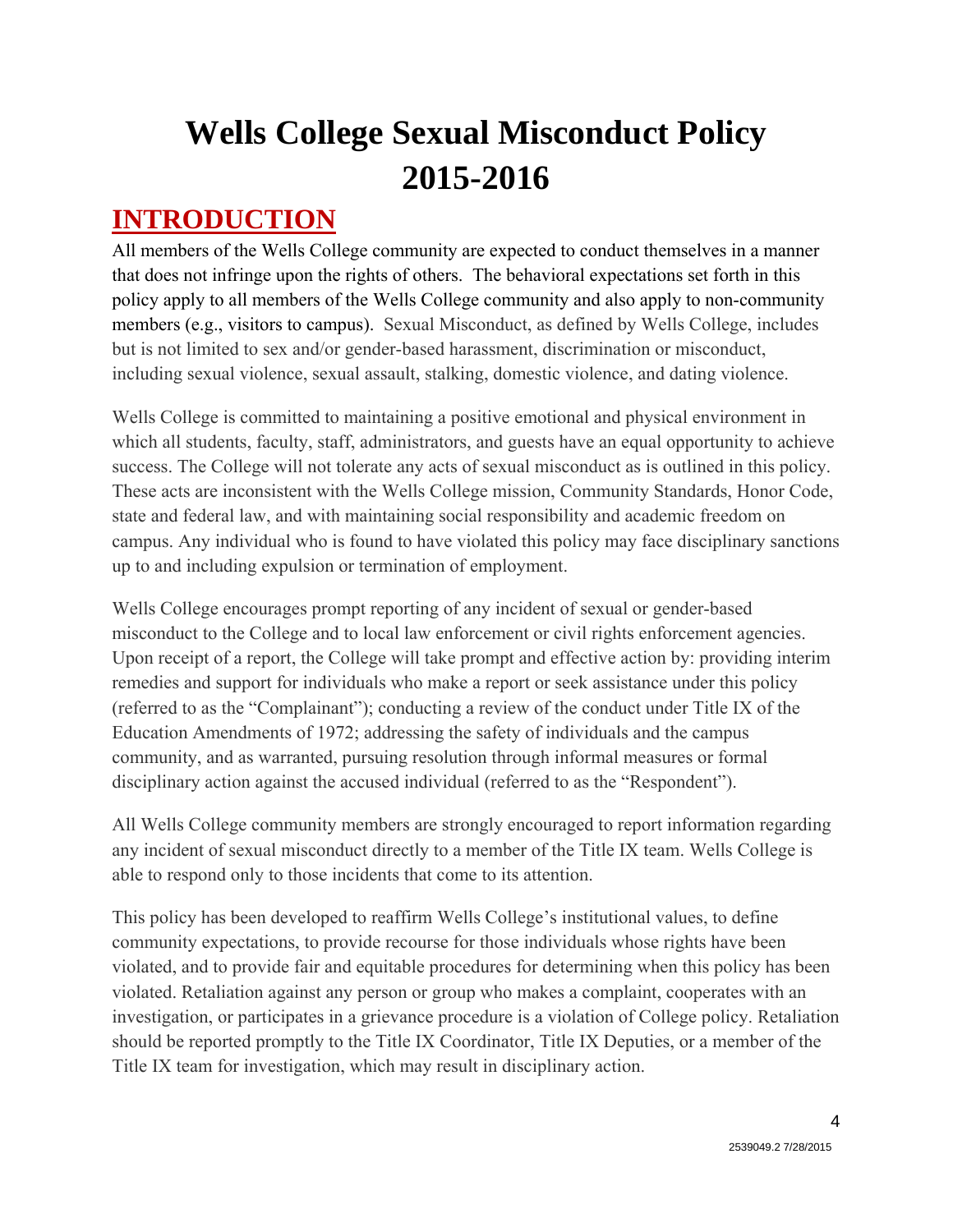All members of the Wells College community are encouraged to participate in the process of creating a welcoming, safe, and respectful atmosphere and environment. It is an expectation of this College that all Wells College community members will take reasonable and prudent actions to prevent and stop an act of sexual misconduct. As a bystander, taking action may include direct intervention in a situation and setting that allows a bystander to do so safely, enlisting assistance from peers, contacting Campus Safety, or seeking assistance from a person in authority. Members of the College community who choose to exercise this positive moral obligation will be supported by Wells College and protected from retaliation.

## **SCOPE OF POLICY**

The policy applies to all Wells community members, including students, faculty, administrators, staff, volunteers, vendors, independent contractors, visitors and any individuals regularly or temporarily employed, studying, living, visiting, conducting business or having any official capacity with the College or on College property.

This policy is intended to protect and guide individuals who have been affected by sexual misconduct, whether as a Complainant, a Respondent, or a third party, and to provide fair and equitable procedures for investigation and resolution of reports.

When used in this policy, Complainant refers to the individual who identifies hirself as being a victim or survivor of sexual misconduct. A Respondent refers to the individual who has been accused of prohibited conduct under this policy. A third party refers to any other participant in the process, including a witness to the incident or an individual who makes a report on behalf of someone else.

This policy applies to conduct occurring on Wells College property and/or at Wells Collegesanctioned events or programs that take place off campus, including study abroad and internship programs. In addition, off campus conduct that is likely to have a substantial adverse effect on, or may pose a threat of danger to, any member of the Wells College community or Wells College may also be covered under this policy.

A Complainant is encouraged to report misconduct regardless of where the incident occurred, or who committed it. Even if the College does not have jurisdiction over the Respondent, the College will still take prompt action to provide for the safety and well-being of the Complainant and the broader campus community.

## **NOTICE OF NON-DISCRIMINATION**

The College does not permit discrimination or harassment in its programs and activities on the basis of (but not limited to) race, color, religion, ethnic or national origin, ancestry, sex, gender, gender identification, gender expression, sexual orientation, disability, age, religion, physical and/or mental disability, medical condition, veteran status, military status, marital status, status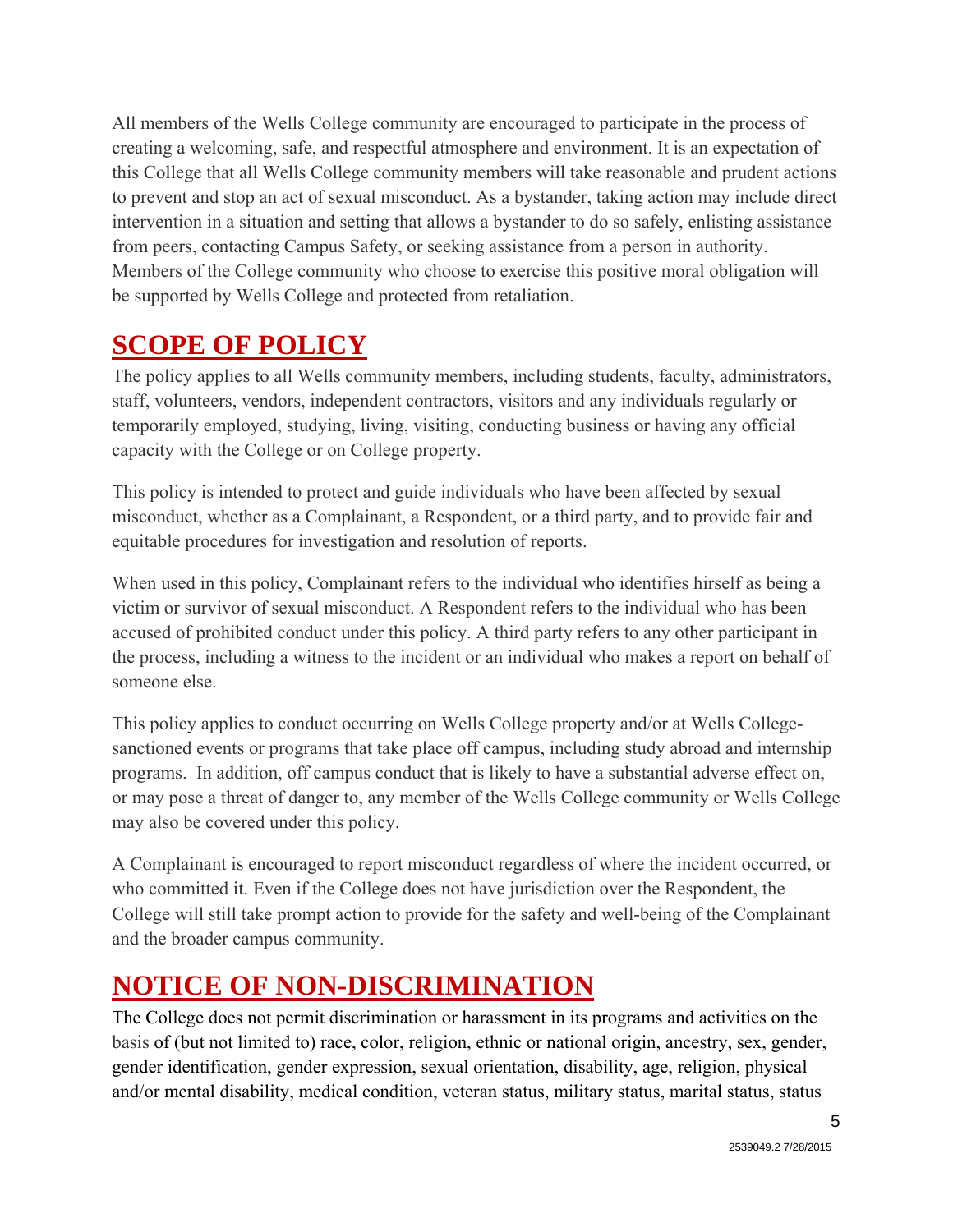as a victim of domestic violence or any other characteristic protected by institutional policy or state, local, or federal law.

This policy addresses all forms of sexual discrimination, including sexual harassment, sexual violence, domestic and dating violence and stalking. Wells College does not discriminate on the basis of sex in its educational, extracurricular, athletic, or other programs or in the context of employment. Sex discrimination is prohibited by Title IX of the Education Amendments of 1972, a federal law that provides that:

No person in the United States shall, on the basis of sex, be excluded from participation in, be denied the benefits of, or be subjected to discrimination under any education program or activity receiving Federal financial assistance.

Sexual harassment is also prohibited under Title VII of the Civil Rights Act of 1964.

This policy prohibits sexual misconduct against Wells community members of any gender, gender identity, gender expression or sexual orientation. This policy also prohibits gender-based harassment that does not involve conduct of a sexual nature.

The College, as an educational community, will respond promptly and equitably to reports of sexual misconduct in order to eliminate the harassment, prevent its recurrence, and address its effects on any individual or the community.

The College has designated the Director of Human Resources and Business Services to serve as the College's Title IX Coordinator. The Title IX Coordinator oversees the College's centralized review, investigation, and resolution of reports of violations of this policy. The Coordinator also oversees the College's overall compliance with Title IX.

The Title IX Coordinator is:

- Responsible for oversight of the investigation and resolution of all reports of sexual misconduct involving students, staff, administrators, faculty, vendors, and visitors;
- Assisted by designated Deputy Title IX Coordinators. These Deputy Title IX Coordinators have a shared responsibility for supporting the Title IX Coordinator and are accessible to any member of the community for consultation and guidance;
- Knowledgeable and trained in College policies and procedures and relevant state and federal laws;
- Available to advise any individual, including a Complainant, a Respondent or a third party, about the courses of action available at the College, both informally and formally, and in the community;
- Available to provide assistance to any College employee regarding how to respond appropriately to a report of sexual misconduct;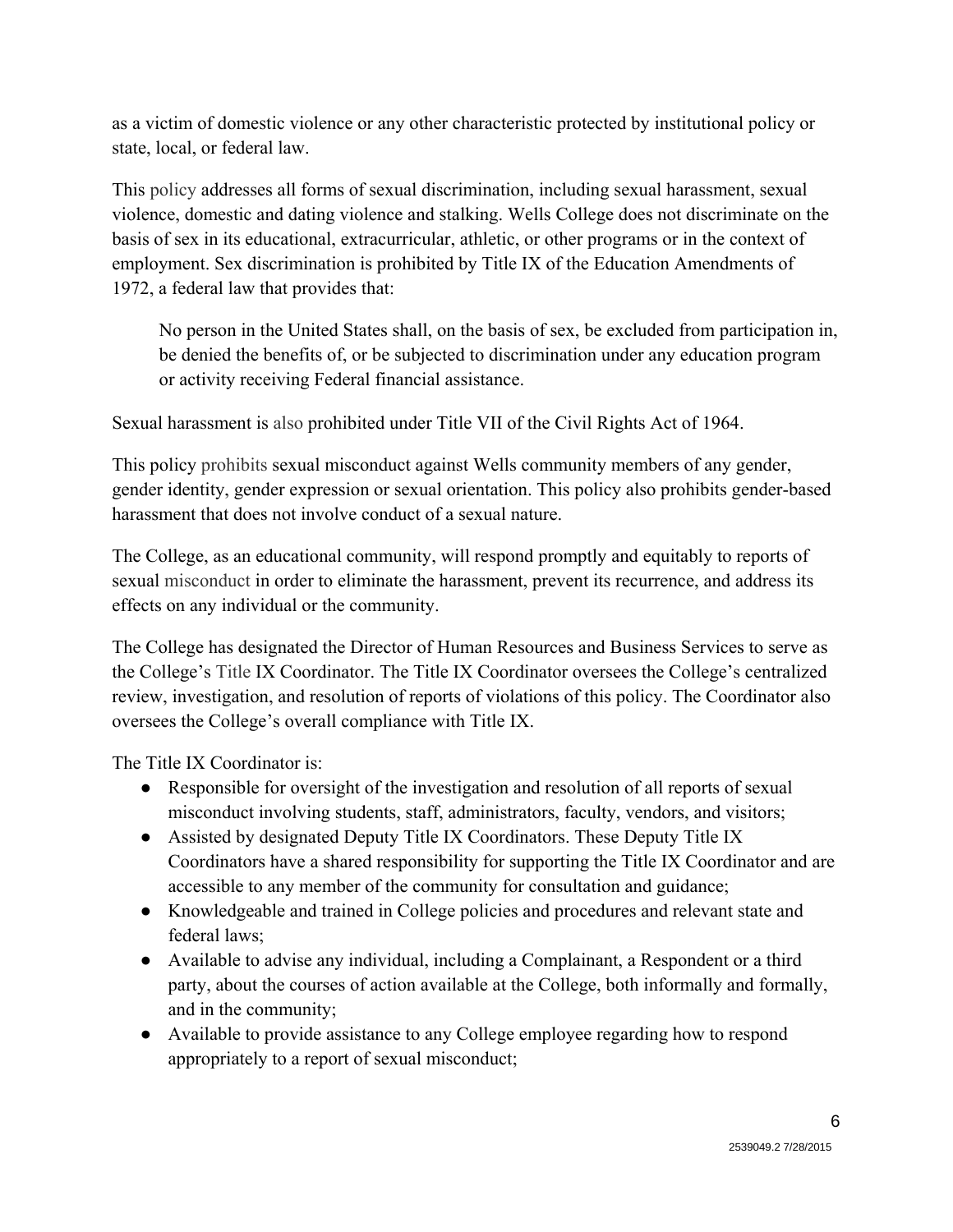- Responsible for monitoring full compliance with all procedural requirements and time frames outlined in this policy; and
- Responsible for training, prevention and education efforts and periodic reviews of climate and culture.

Members of this team include the Title IX Coordinator, Title IX Deputy Coordinators, and staff members trained in sexual misconduct investigations. In addition, based on the role of the Complainant and the Respondent, the members of the team could include the Provost and Dean of the College and a representative from the Dean of Students Office and/or Human Resources. Composition of the team will be limited to a small circle of individuals who "need to know" in order to implement procedures under this policy.

Inquiries or complaints concerning the application of Title IX may be referred to the College's Title IX Coordinator, Deputy Title IX Coordinators and/or to the U.S. Department of Education's Office for Civil Rights:

Kit VanOrman Office for Civil Rights Title IX Coordinator U.S. Department of Education 315-364-3317 400 Maryland Avenue, SW kit@wells.edu Washington, D.C. 20202 1-800-421-3481 ocr@ed.gov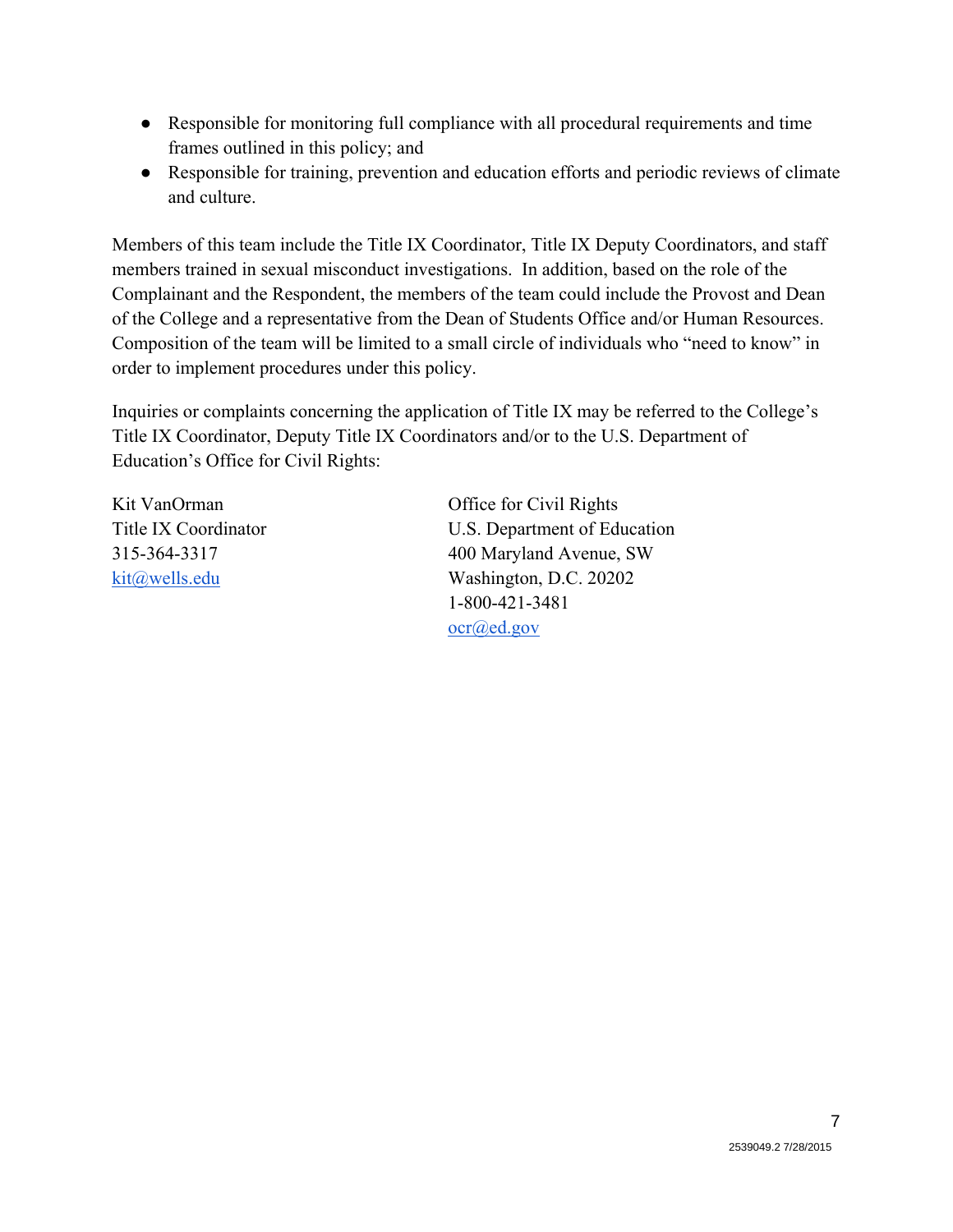# **STUDENT BILL OF RIGHTS**

All students have the right to:

- 1. Make a report to local law enforcement and/or police;
- 2. Have disclosures of domestic violence, dating violence, stalking, and sexual assault treated seriously;
- 3. Make a decision about whether or not to disclose a crime or violation and participate in the judicial or conduct process and/or criminal justice process free from pressure by the institution;
- 4. Participate in a process that is fair, impartial, and provides adequate notice and meaningful opportunity to be heard;
- 5. Be treated with dignity and to receive from the institution courteous, fair and respectful health care and counseling services, where available;
- 6. Be free from any suggestion that the reporting individual is at fault when these crimes and violations are committed, or should have acted in a different manner to avoid such crimes and violations;
- 7. Describe the incident to as few institution representatives as practicable and not be required to unnecessarily repeat a description of the incident;
- 8. Be protected from any retaliation by the institution, any student, the accused and/or the respondent, and/or their friends, family and acquaintances within the jurisdiction of the institution;
- 9. Access to at least one level of appeal of a determination;
- 10. Be accompanied by an advisor of choice who may assist and advise a reporting individual, accused, or respondent throughout the judicial or conduct process including during all meetings and hearings related to such process; and
- 11. Exercise civil rights and practice of religion without interference by the investigative, criminal justice, or judicial or conduct process of the institution.

# **PRIVACY V. CONFIDENTIALITY**

Wells College is committed to protecting the privacy of all individuals involved in a report of sexual misconduct. All college employees who are involved in the College's Title IX response, including the Title IX Coordinator, Deputies, Investigators, and hearing officers receive specific instruction about respecting and safeguarding all private information. Throughout the process, every effort will be made to protect the privacy interests of all individuals involved in a manner consistent with the need for a thorough review of the report. Students should be aware, however, that privacy and confidentiality have distinct meanings under this policy.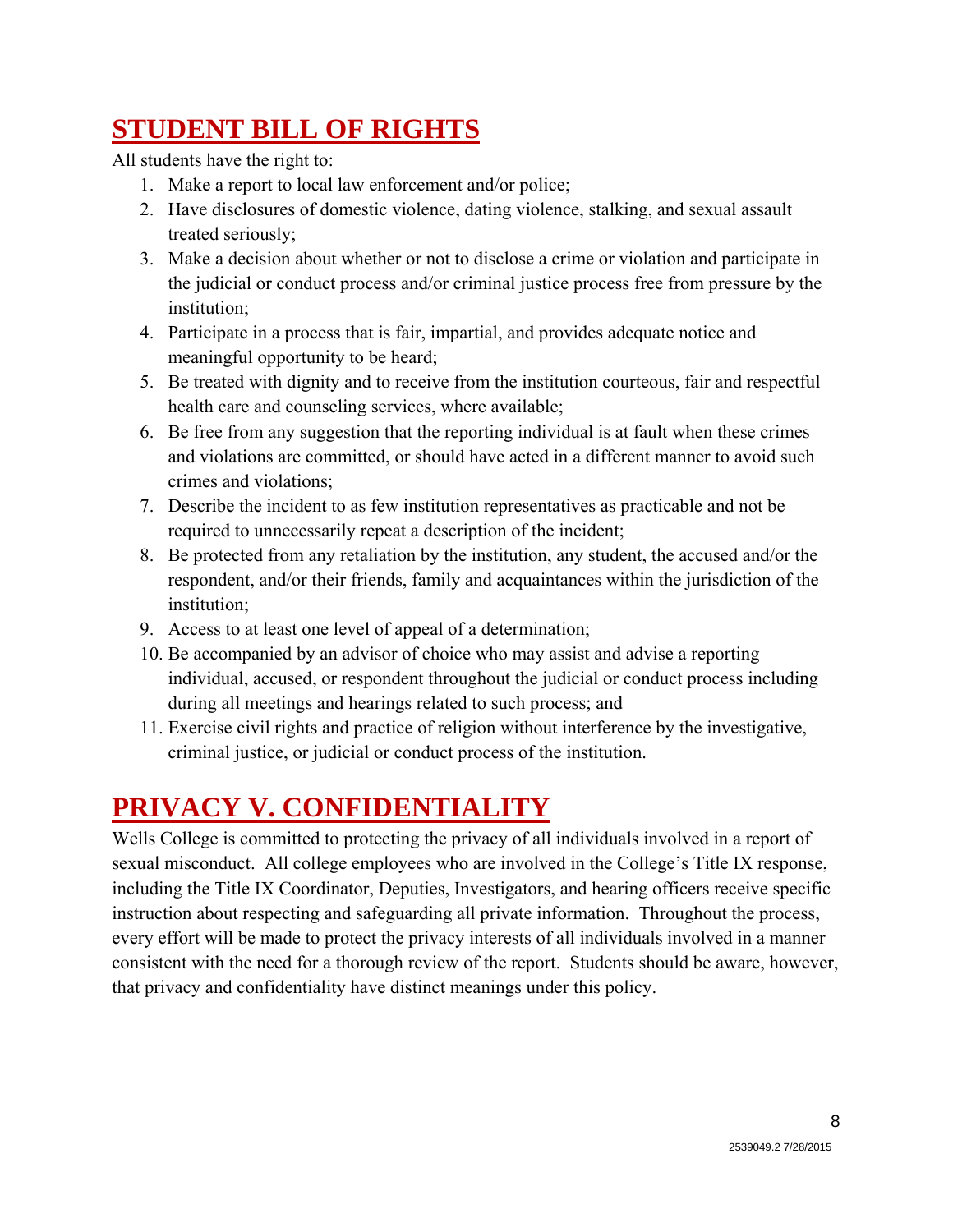*Privacy:* Privacy generally means that information related to a report of misconduct will only be shared with a limited number of individuals, and only those on a "need to know" basis. The use of this information will be limited to college employees in order to assist in the active review, investigation, and/or resolution of the report. While not bound by confidentiality, these individuals will be discreet and respect the privacy of all individuals involved in the process.

*Confidentiality:* Confidentiality means that information shared by an individual with designated campus or community professionals cannot be revealed to any other individual without the express permission of the individual. These campus and community professionals include our mental health providers, rape crisis counselors at SAVAR, and certain individuals at local hospitals. To see a complete list of confidential sources, please see the resources section of this policy. These confidential resources are prohibited from breaking confidentiality unless there is an imminent threat of harm to self or others.

There are only very limited exceptions to the rule that confidentiality will be maintained by anyone listed as a confidential source. For example, if abuse of a minor under the age of 18 is suspected, it must be reported to Child Protective Services and/or local law enforcement.

A student may also seek assistance from a medical provider. In general, the disclosure of private information contained in medical records is protected by the Health Insurance Portability and Accountability Act (HIPAA). In the context of sexual misconduct, however, medical providers are required to notify law enforcement if a patient tells personnel that they have experienced sexual misconduct, and either a weapon was used, or child abuse is suspected. All evidence collected will be kept for up to 30 days, and there is no pressure to file a legal report unless desired. The patient has the right to request that a survivor advocate be present at the hospital or clinic.

*Request for Confidentiality:* Where a Complainant requests that their name or other identifiable information not be shared with the Respondent or that no formal action be taken, Wells College will balance this request with its dual obligation to provide a safe and non-discriminatory environment for all Wells College community members. In making this determination, Wells College may consider the seriousness of the conduct, the respective ages and roles of the Complainant and Respondent, whether there have been other complaints or reports of harassment or misconduct against the Respondent, and the rights of the Respondent to receive notice and relevant information before disciplinary action is sought.

Wells College will take all reasonable steps to investigate and respond to the complaint consistent with the request for confidentiality or request not to pursue an investigation. However, the College's ability to do so may be limited based on the nature of the request by the Complainant. The Title IX Coordinator and/or Deputy will inform the Complainant about the course of action that will be taken, which may include the College seeking disciplinary action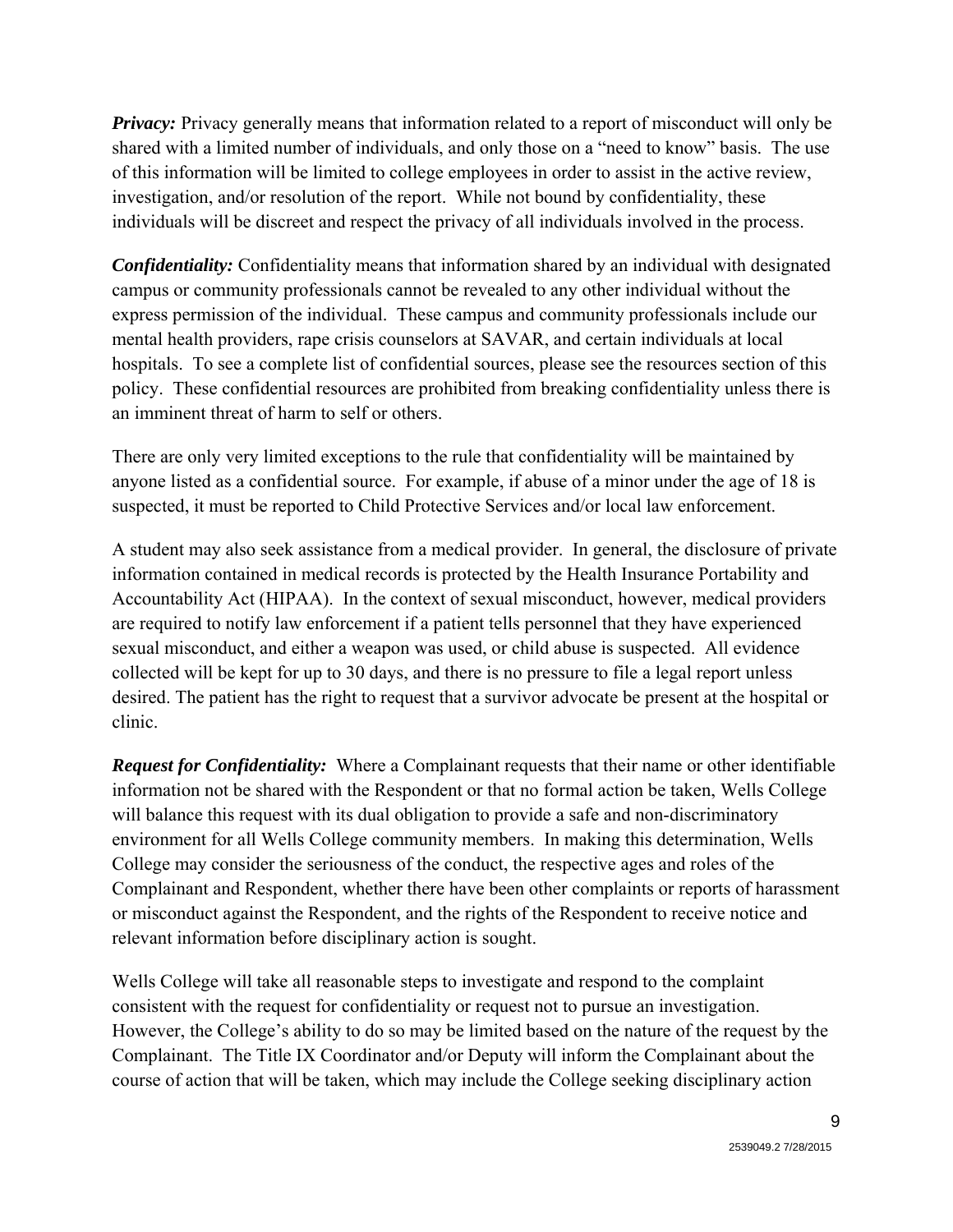against a Respondent. Alternatively, the course of action may also include steps to limit the effects of the alleged harassment and prevent its recurrence that do not involve formal disciplinary action against a Respondent or revealing the identity of the Complainant.

*Timely Warning:* If a report of misconduct discloses a serious or continued threat to the Wells community, the College may issue a campus wide timely warning (which can take the form of an email to campus) to protect the health or safety of the community. The timely warning will not include any identifying information about the Complainant.

At no time will Wells College release the name(s) of the Complainant(s) to the general public without the express consent of the Complainant(s). The release of the Respondent's name to the general public is guided by the Family Educational Rights and Privacy Act (FERPA) and the Clery Act. All College proceedings are conducted in compliance with the requirements of FERPA, the Clery Act, Title IX, and state and federal laws. No information shall be released from such proceedings except as required or permitted by law and College policy.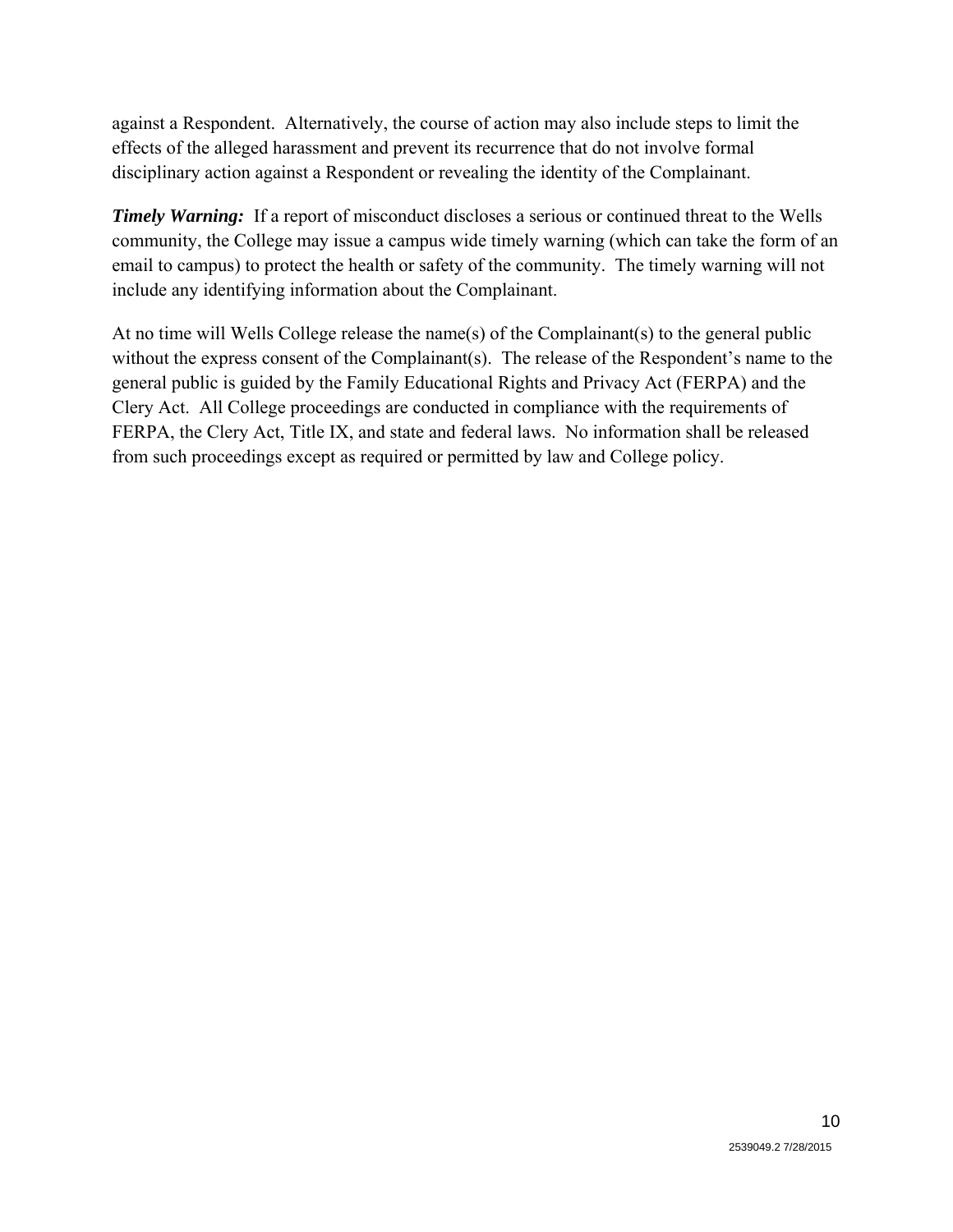# **PROHIBITED CONDUCT AND DEFINITIONS**

The College prohibits all forms of sexual and gender-based harassment, sexual violence, domestic violence, dating violence and stalking. For purposes of this policy, Wells College defines these prohibited acts of misconduct as follows:

### **Sexual Harassment**

*Sexual Harassment***:** Any unwelcome sexual advance, request for sexual favors, or other unwelcome verbal or physical conduct of a sexual nature when:

(1) Submission to or rejection of such conduct is made, either explicitly or implicitly, a term or condition of an individual's employment, evaluation of academic work, or participation in any aspect of a College program or activity;

*or*

(2) Submission to or rejection of such conduct by an individual is used as the basis for decisions affecting the individual; or

(3) Such conduct has the purpose or effect of unreasonably interfering with an individual's work or academic performance, i.e. it is sufficiently serious, pervasive or persistent as to create an intimidating, hostile, humiliating, demeaning, or sexually offensive working, academic, residential, or social environment under both a subjective and objective standard.

A single isolated incident of sexual harassment may create a hostile environment if the incident is sufficiently severe. The more severe the conduct, the less need there is to show a repetitive series of incidents to create a hostile environment, particularly if the harassment is physical.

The fact that a person is offended is not alone enough to establish a violation of this policy. The College evaluates complaint based on a "reasonable person" standard, taking into account the totality of the circumstances, including the context of the interaction. Wells College is an academic institution, and freedom of intellectual thought and expression is valued. The College will not construe this policy to prevent or penalize a statement, opinion, theory, or idea offered within the bounds of legitimate, relevant, and responsible teaching, learning, working, or discussion.

Sexual harassment also includes gender-based harassment, which may include acts of verbal, nonverbal, or physical aggression, intimidation, or hostility based on sex or sex stereotyping, even if those acts do not involve conduct of a sexual nature.

Sexual harassment:

- May be blatant and intentional and involve an overt action, a threat or reprisal, or may be subtle and indirect, with a coercive aspect that is unstated.
- Does NOT have to include intent to harm, be directed at a specific target, or involve repeated incidents.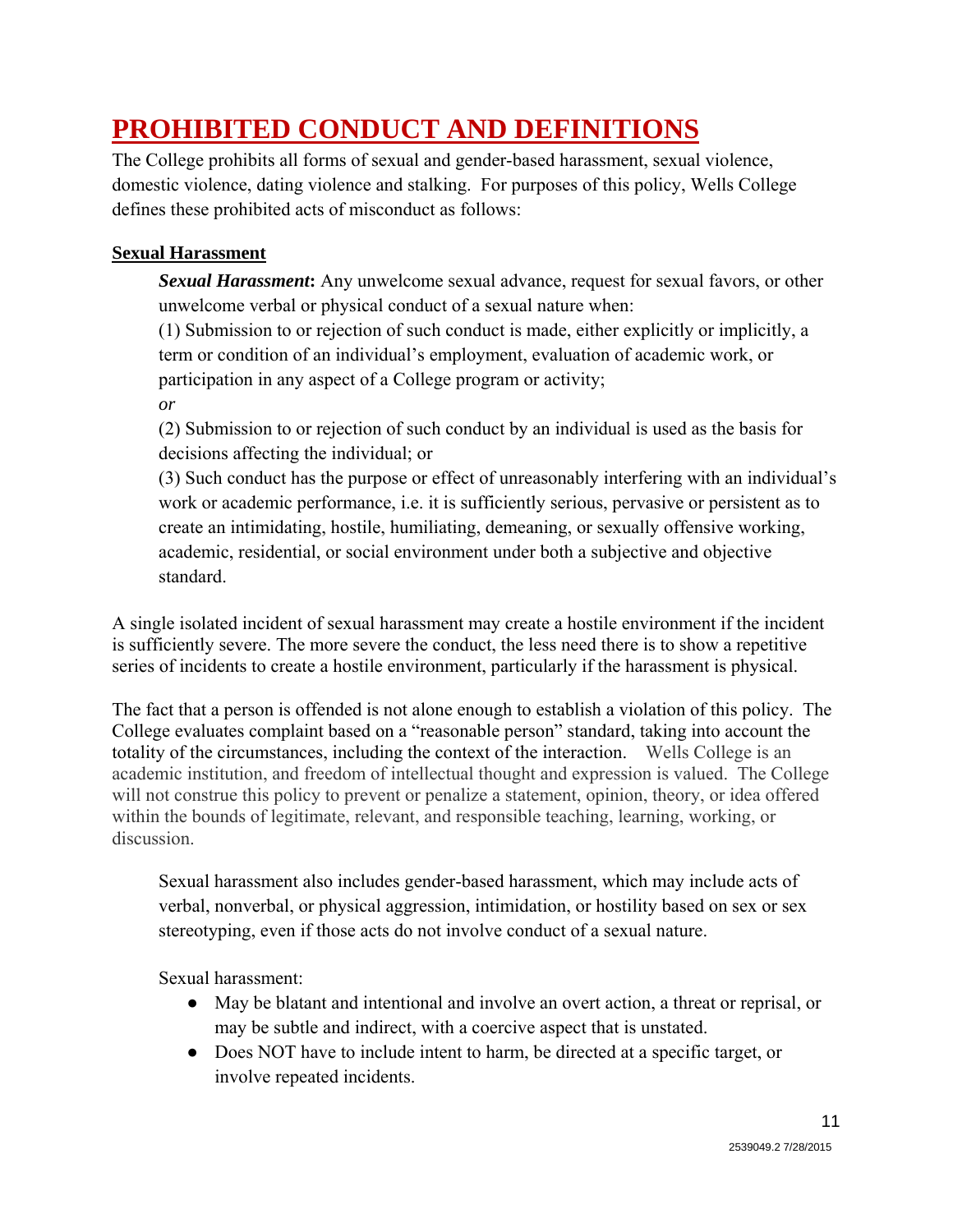- May be committed by anyone, regardless of gender, age, position or authority. While there is often a power differential between two persons, perhaps due to differences in age, social, educational or employment relationships, harassment can occur in any context.
- May be committed by a stranger, an acquaintance, or someone with whom the complainant has an intimate or sexual relationship.
- May be committed by or against an individual or may be a result of the actions of an organization or group.
- May occur by or against an individual of any sex, gender identity, gender expression or sexual orientation.
- May occur in the classroom, in the workplace, in residential settings, or in any other setting.
- May be a one-time event or can be part of a pattern of behavior.
- May be committed in the presence of others or when the parties are alone.
- May affect the Complainant and/or third parties who witness or observe harassment and are affected by it.

Examples of conduct that may constitute sexual harassment as defined above may include a severe, persistent or pervasive pattern of unwelcome conduct that includes one or more of the following:

- Physical conduct:
	- Unwelcome touching, sexual/physical assault, impeding, restraining, or blocking movements
	- Unwanted sexual advances within the employment context
- Verbal conduct:
	- Making or using derogatory comments, epithets, slurs or humor
	- Verbal abuse of a sexual nature, graphic verbal commentaries about an individual's body, sexually degrading words used to describe an individual, suggestive or obscene letters, notes or invitations
	- Objectively offensive comments of a sexual nature, including persistent or pervasive sexually explicit statements, questions, jokes, or anecdotes
	- Visual conduct:
		- Leering, making sexual gestures, displaying of suggestive objects or pictures, cartoon or posters in a public space or forum if deemed severe, persistent, or pervasive by a reasonable party
		- Severe, persistent, or pervasive visual displays of suggestive, erotic, or degrading sexually oriented images that are not pedagogically appropriate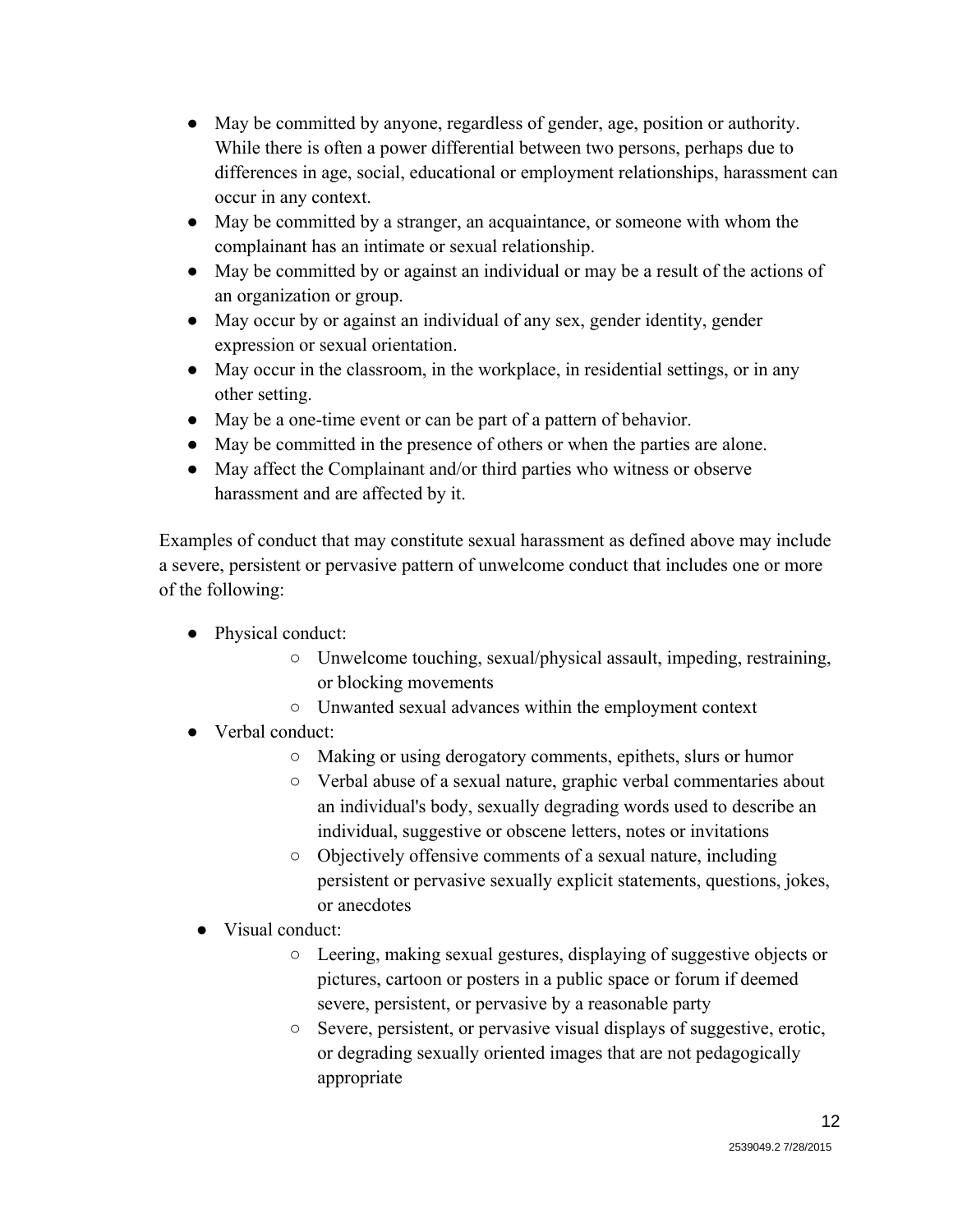- Written conduct: letters, notes or electronic communications containing comments, words, or images described above
- Quid pro quo conduct:
	- Direct propositions of a sexual nature between those for whom a power imbalance or supervisory or other authority relationship exists
	- Offering employment benefits in exchange for sexual favors
	- Making submission to sexual advances an actual or implied condition of employment, work status, promotion, grades, or letters of recommendation, including subtle pressure for sexual activity, an element of which may be repeated requests for private meetings with no academic or work purpose
	- Making or threatening reprisals after a negative response to sexual advances

*Sexual Assault***:** Consistent with federal law, Wells College defines sexual assault as including non-consensual sexual intercourse and non-consensual sexual contact which can be further defined as follows:

> ● **Non-consensual sexual intercourse-** is any sexual penetration (anal, oral, or vaginal), however slight, with any body part (e.g., penis, tongue, finger, hand) or object, by a person upon another person that is without affirmative consent. Nonconsensual sexual acts can include the following:

Rape: Consistent with the definition in the FBI's Uniform Crime Report definition, rape is the penetration, no matter how slight, of the vagina or anus with any body part or object, or oral penetration by a sex organ of another person, without the consent of the victim.

Statutory Rape: Non-forcible sexual intercourse with a person who is under the statutory age of consent. In New York, the statutory age of consent if 17 years old.

● **Non-Consensual Sexual Contact** is any intentional sexual touching, however slight, with the intimate parts of another (including over clothing), causing another to touch one's intimate parts, or disrobing or exposure of another without permission. Intimate parts may include the breasts, genitals, buttocks, groin, mouth or any other part of the body that is touched in a sexual manner.

**Sexual Exploitation:** Occurs when, without affirmative consent, an individual takes sexual advantage of another. Examples of sexual exploitation include, but are not limited to:

> ● surreptitiously observing another individual's nudity or sexual activity or allowing another to observe consensual sexual activity without the knowledge and consent of all parties involved;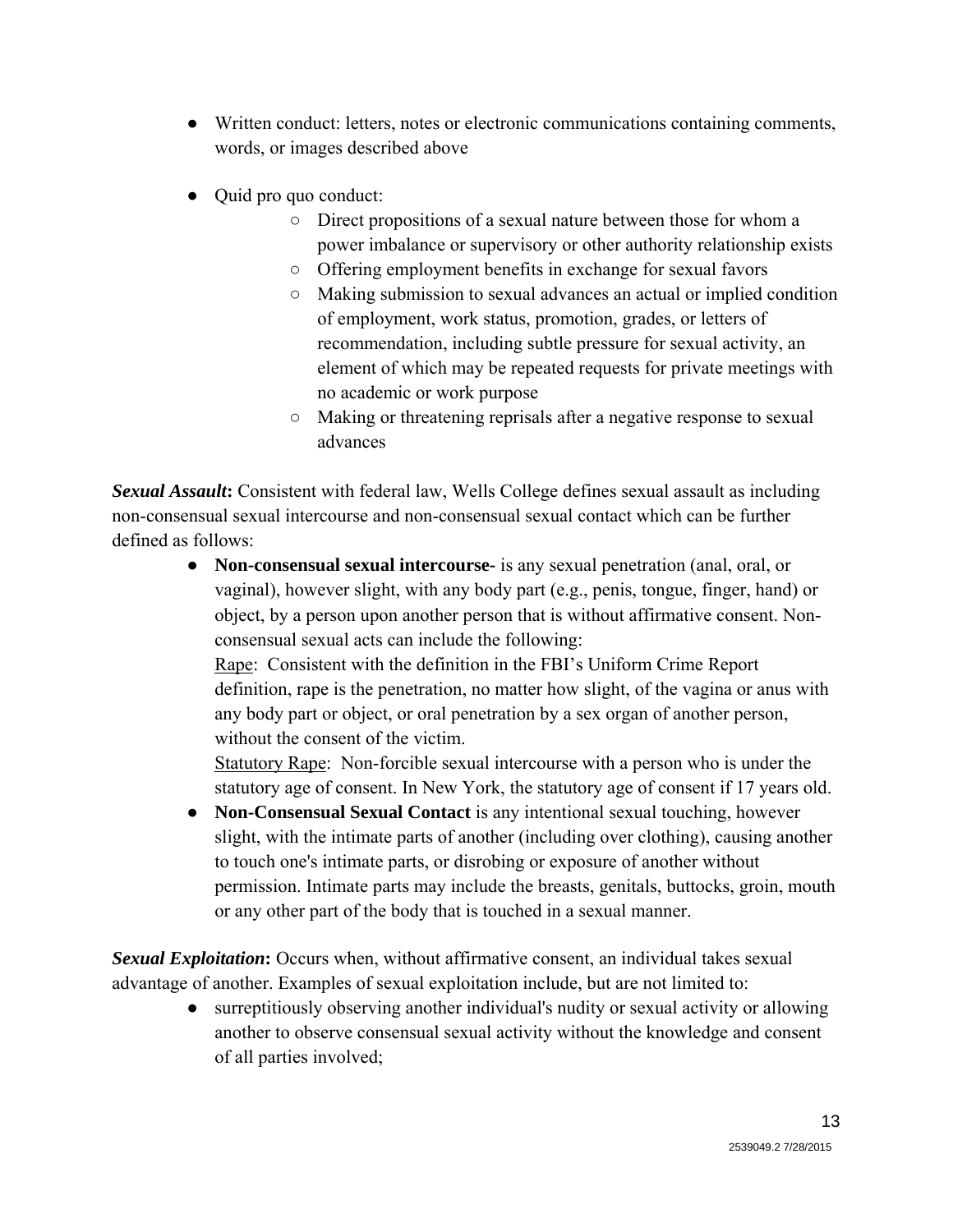- non-consensual sharing or streaming of images, photography, video, or audio recording of sexual activity or nudity, or distribution of such without the knowledge and consent of all parties involved;
- exposing one's genitals or inducing another to expose their own genitals in nonconsensual circumstances;
- knowingly exposing another individual to a sexually transmitted disease or virus without his or her knowledge;
- acts of incest:
- sexually-based stalking and/or bullying; and
- inducing incapacitation for the purpose of making another person vulnerable to non-consensual sexual activity.

*Domestic Violence:* Domestic violence refers to physical violence, threats of violence or acts of physical intimidation between spouses, former spouses or intimate partners, cohabitating romantic partners or individuals who were formerly cohabitating romantic partners, individuals who share a child in common, individuals who are similarly situated to spouses and/or individuals who are protected from the other person' s acts under the domestic or family violence laws of the jurisdiction in which the act of violence occurs.

*Dating Violence:* Dating violence refers to a pattern of violent behavior (including, but not limited to, sexual or physical abuse or the threat of such abuse) that is committed by a person who is or has been in a social relationship of a romantic or intimate nature with the victim. The existence of such a relationship is determined based on the Complainant' s statement and with consideration of the length of the relationship, the type of relationship, and the frequency of interaction between the persons involved in the relationship.

*Stalking***:** A course of physical or verbal conduct directed at another individual that could be reasonably regarded as likely to alarm, harass, or cause fear of harm or injury to that person or to a third party. A course of conduct consists of at least two acts. The feared harm or injury may be physical, emotional, or psychological, or related to the personal safety, property, education, or employment of that individual. Stalking includes cyber-stalking, a particular form of stalking in which electronic media such as the Internet, social networks, blogs, cell phones, texts, or other similar devices or forms of contact are used to pursue, harass, or to make unwelcome contact with another person in an unsolicited fashion.

*Retaliation***:** Acts or attempts to retaliate or seek retribution against the Complainant, Respondent, or any individual or group of individuals involved in the complaint, investigation and/or resolution of an allegation of sexual misconduct. Retaliation can be committed by any individual or group of individuals, not just a Respondent or Complainant. Retaliation can take many forms, including threats, intimidation, pressuring, continued abuse, violence or other forms of harm to others.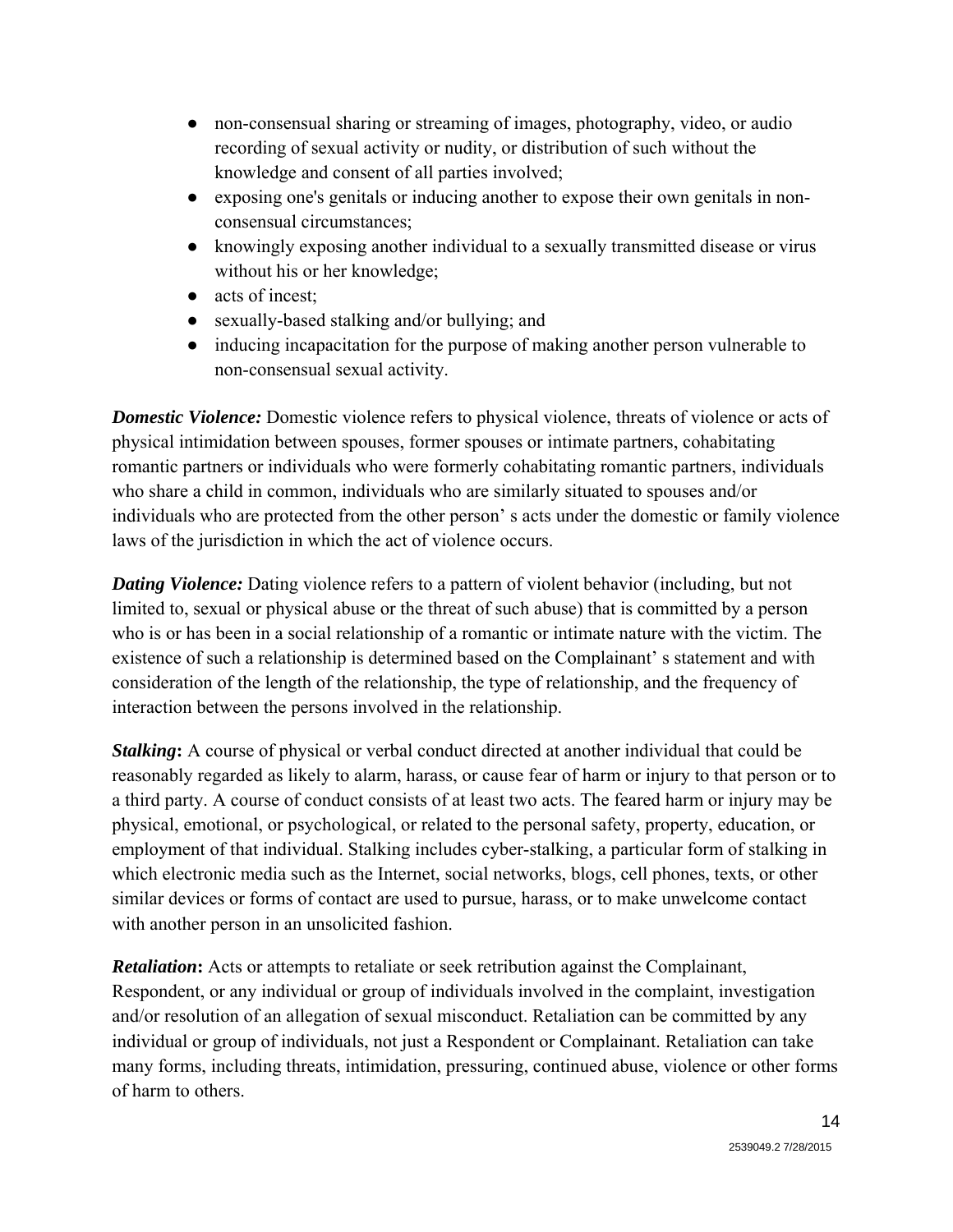#### **Affirmative Consent: Force, Coercion, Incapacitation**

*Affirmative Consent***:** Wells College expects that any sexual activity or sexual contact will be based on affirmative consent to the specific sexual activity. All references to consent in this policy will mean affirmative consent as defined in this policy. Under New York law affirmative consent is a knowing, voluntary, and mutual decision among all participants to engage in sexual activity. Consent can be given by words or actions, as long as those words or actions create clear permission regarding willingness to engage in the sexual activity. Silence or lack of resistance, in and of itself, does not demonstrate consent. The definition of consent does not vary based upon a participant's sex, sexual orientation, gender identity, or gender expression.

The following are essential elements of effective consent:

*Informed and reciprocal:* All parties must demonstrate a clear and mutual understanding of the nature and scope of the specific act to which they are consenting and a willingness to do the same thing, at the same time, in the same way.

*Freely and actively given:* Consent cannot be obtained through the use of force, coercion, threats, intimidation or pressuring, or by taking advantage of the incapacitation of another individual.

*Mutually understandable:* Communication regarding consent consists of mutually understandable words and/or actions that indicate an unambiguous willingness to engage in sexual activity. In the absence of clear communication or outward demonstration, there is no consent. Consent may not be inferred from silence, passivity, lack of resistance or lack of active response. An individual who does not physically resist or verbally refuse sexual activity is not necessarily giving consent.

*Not indefinite:* Consent may be withdrawn by any party at any time. Recognizing the dynamic nature of sexual activity, individuals choosing to engage in sexual activity must evaluate consent in an ongoing manner and communicate clearly throughout all stages of sexual activity. Withdrawal of consent can be an expressed "no" or can be based on an outward demonstration that conveys that an individual is hesitant, confused, uncertain or is no longer a mutual participant. Once consent is withdrawn, the sexual activity must cease immediately and all parties must obtain mutually expressed or clearly stated consent before continuing further sexual activity.

*Not unlimited:* Consent to one form of sexual contact does not constitute consent to all forms of sexual contact, nor does consent to sexual activity with one person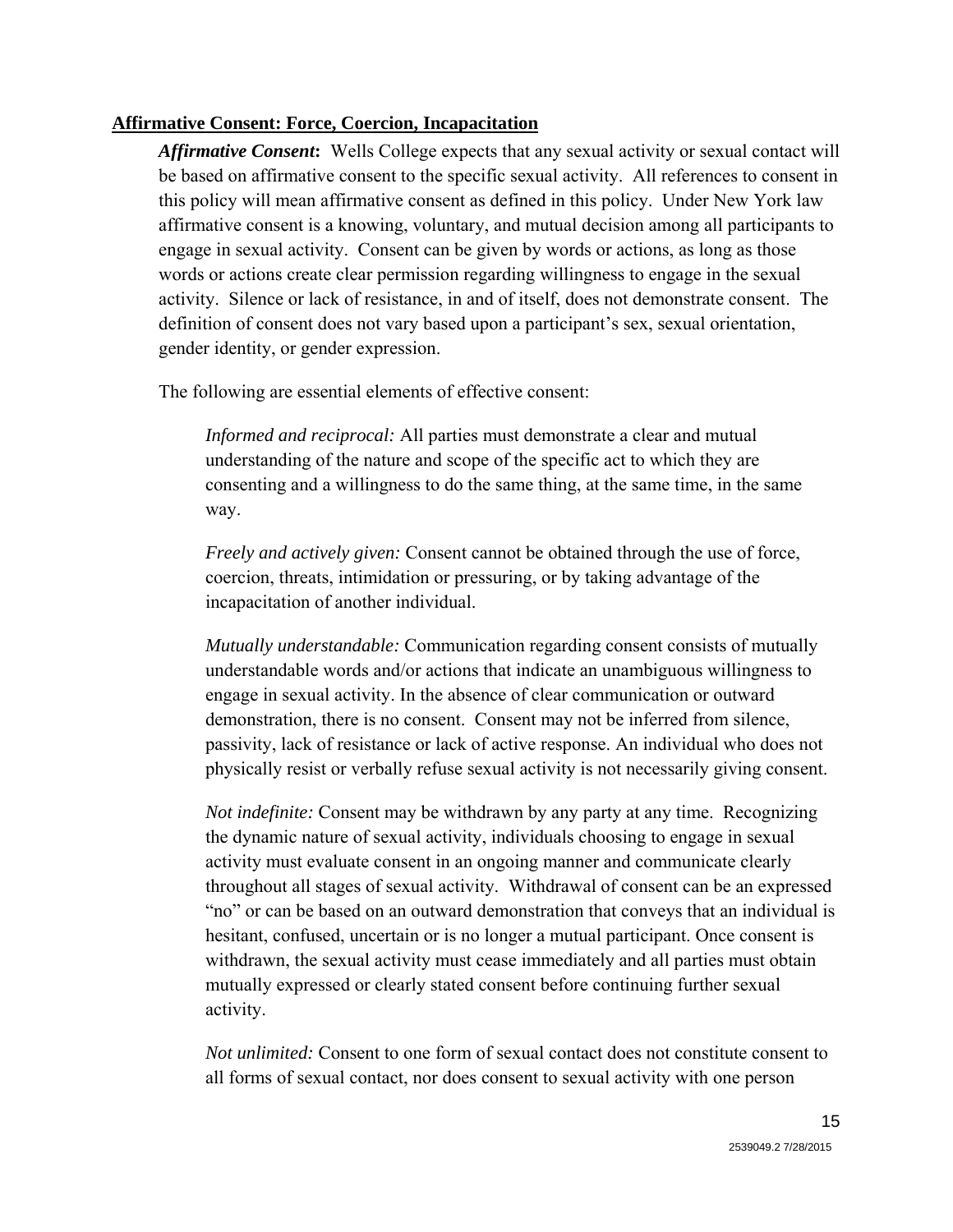constitute consent to activity with any other person. Each participant in a sexual encounter must consent to each form of sexual contact with each participant.

Even in the context of a current or previous intimate relationship, each party must consent to each instance of sexual contact each time. The consent must be based on mutually understandable communication that clearly indicates a willingness to engage in sexual activity. The mere fact that there has been prior intimacy or sexual activity does not, by itself, imply consent to future acts.

*Force*: Force is the use or threat of physical violence or intimidation to overcome an individual's freedom of will to choose whether or not to participate in sexual activity. For the use of force to be demonstrated, there is no requirement that a Complainant resists the sexual advance or request. However, resistance by the Complainant will be viewed as a clear demonstration of nonconsent.

*Coercion***:** Coercion is the improper use of pressure to compel another individual to initiate or continue sexual activity against hir will. Coercion can include a wide range of behaviors, including intimidation, manipulation, threats and blackmail. A person's words or conduct are sufficient to constitute coercion if they wrongfully impair another individual's freedom of will and ability to choose whether or not to engage in sexual activity. Examples of coercion include threatening to "out" someone based on sexual orientation, gender identity or gender expression and threatening to harm oneself if the other party does not engage in the sexual activity.

*Incapacitation:* Affirmative consent cannot be given when a person is incapacitated. Incapacitation is a state where an individual cannot make an informed and rational decision to engage in sexual activity because that individual lacks the ability to knowingly choose to participate in sexual activity. An individual is incapacitated, and therefore unable to give affirmative consent, if they are asleep, unconscious, being involuntarily restrained or otherwise cannot consent to sexual activity.

Incapacitation may also result from the use of alcohol and/or drugs. Consumption of alcohol or other drugs alone is insufficient to establish incapacitation because the impact of alcohol and drugs varies from person to person. Depending on the degree of intoxication, someone who is under the influence of alcohol, drugs or other intoxicants may be incapacitated and, therefore, unable to consent.

Being intoxicated or impaired by drugs or alcohol is never an excuse for sexual misconduct and does not diminish one's responsibility to obtain consent. Consent to sexual activity is required regardless of whether the person initiating the act is under the influence of drugs and/or alcohol.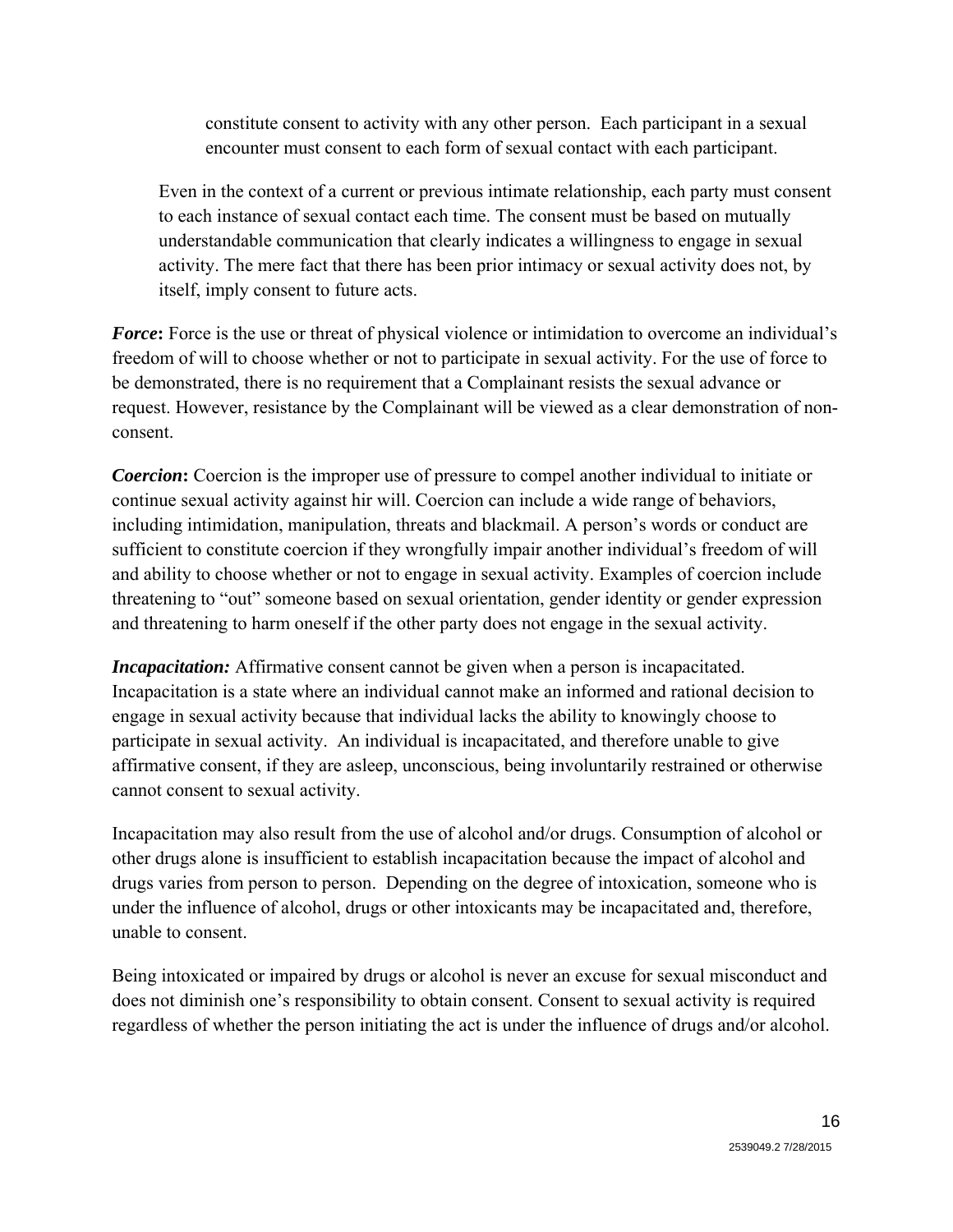### **Prohibited Relationships by Persons in Authority**

Sexual or other intimate relationships in which one party maintains a direct supervisory or evaluative role over the other party are prohibited. In general, this includes all sexual or other intimate relationships between students and their employers, supervisors, professors, coaches, advisors or other College employees. Similarly, College employees (faculty and staff) who supervise or otherwise hold positions of authority over others are prohibited from having a sexual or other intimate relationship with an individual under their direct supervision.

The College does not wish to interfere with private choices regarding personal relationships when these relationships do not interfere with the goals and policies of the College. However, faculty, administrators, and others who educate, supervise, evaluate, employ, counsel, coach or otherwise guide students should understand the fundamentally asymmetrical nature of the relationship they have with students or subordinates. Intimate or sexual relationships where there is differential in power or authority produce risks for every member of our community and undermine the professionalism of faculty and supervisors. In either context, the unequal position of the parties presents an inherent element of risk and may raise sexual harassment concerns if one person in the relationship has the actual or apparent authority to supervise, evaluate, counsel, coach or otherwise make decisions or recommendations as to the other person in connection with their employment or education at the college.

Sexual relations between persons occupying asymmetrical positions of power, even when both consent, raise suspicions that the person in authority has violated standards of professional conduct and potentially subject the person in authority to charges of sexual harassment based on changes in the perspective of the individuals as to the consensual nature of the relationship. Similarly, these relationships may impact third parties based on perceived or actual favoritism or special treatment based on the relationship.

Therefore, persons with direct supervisory or evaluative responsibilities who contemplate beginning or are involved in such relationships are required to promptly: 1) discontinue any supervising role or relationship over the other person; and 2) report the circumstances to their own supervisor. Failure to fully or timely comply with these requirements is a violation of this policy, and the person in authority could be subject to disciplinary action, up to and including dismissal from employment by the College.

Any individual may file a complaint alleging harassment or discrimination, including an aggrieved party outside the relationship affected by the perceived harassment or discrimination. Retaliation against persons who report concerns about consensual relationships is prohibited and constitutes a violation of this policy.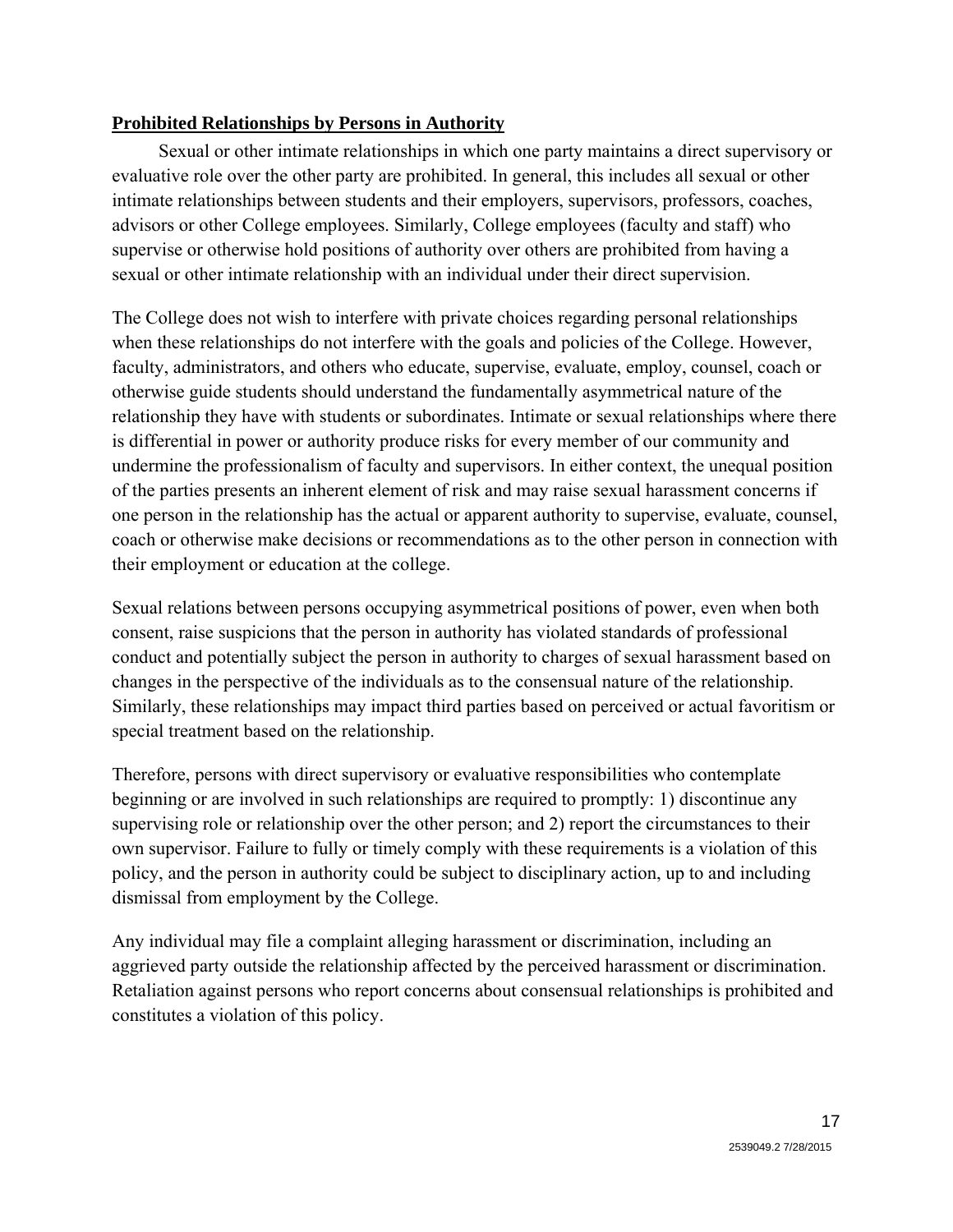# **RESOURCES FOR SUPPORT**

Treating all members of the community with dignity, care, and respect is of the utmost importance to Wells College. Any individual who experiences or is affected by sexual misconduct, whether as a Complainant, a Respondent, or a third party will be referred to support and counseling services.

Wells College encourages all community members to make a prompt report of any incident of sexual harassment, sexual violence, stalking, domestic violence, or dating violence to local law enforcement and the College. The College recognizes that deciding whether or not to make a report, to either Wells College or law enforcement, and choosing how to proceed can be a difficult decision. All individuals are encouraged to seek the support of campus and community resources regardless of where the incident occurred. These trained professionals can provide guidance to either party in the event that a report and/or resolution under this policy is pursued.

As detailed below there are a number of resources available both on and off of campus. There are confidential resources, which by law cannot share information without the consent of the individual seeking assistance. There are also a variety of College resources that will be discreet and private but are not considered confidential. Even College offices and employees who cannot guarantee confidentiality will maintain a complainant's privacy to the greatest extent possible. The information provided to non-confidential resources will be relayed only as necessary for the Title IX Coordinator to investigate and/or seek resolution.

### **Confidential Resources**

All community members are encouraged to make a prompt report of any incident of sexual misconduct to local law enforcement and the College. Should any individual not be prepared to make a report, or may be unsure of what happened, but is still seeking information and support, there are several legally protected confidential resources available. These confidential resources will not share information with the College or anyone else without the individual's permission. These confidential resources can provide assistance and information regarding medical assistance and treatment (including information about sexually transmitted infections, and sexual assault forensic examinations) and resources available through the New York State Office of Victim Services. The On Campus health and counseling services noted below are generally available to students free of charge.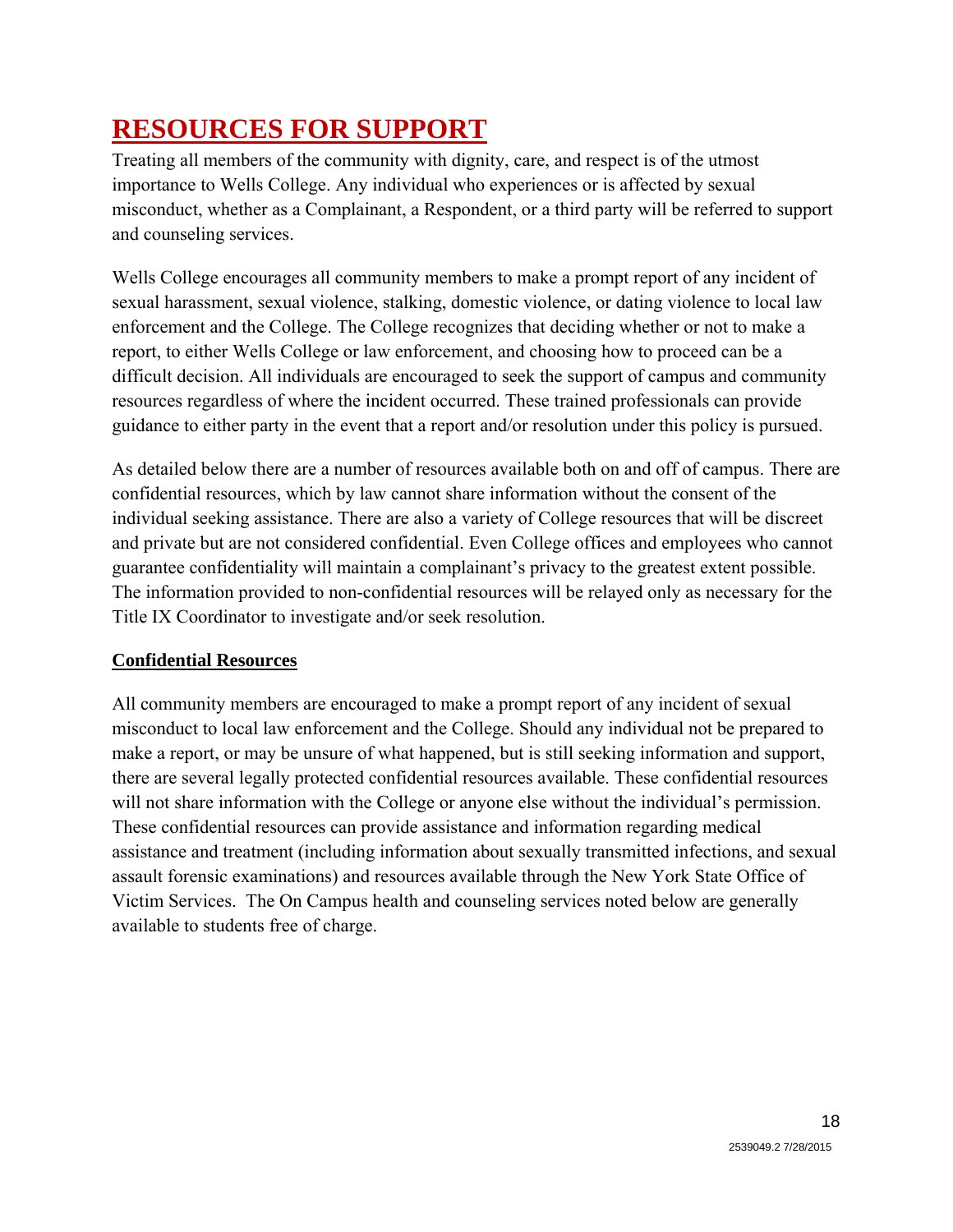#### **On Campus Confidential Resource**:

Community Medical Center

The Community Medical Center is open five days a week, 8 a.m. to 6 p.m. Counselors are available during these times and can assist and support individuals in need of a confidential resource. (315) 364-3273

#### **Off Campus Confidential Resource**:

 Sexual Assault Victim's Advocate Resource (S.A.V.A.R.) Rape/Crisis Hotline SAVAR offers services to survivors of all forms of sexual violence. Provides a 24 hour hotline with certified rape crisis counselors/advocates. They will answer any questions, help sort out feelings, refer individuals to appropriate resources, accompany individuals through the process of reporting a sexual assault if they should wish to do so, and with seeking appropriate treatment. (315) 364-9795 - Main Office, 17 East Genesee Street, Auburn NY 13021 (315) 252-2112 - Sexual Assault Hotline

NYS Domestic Violence Hotline 1(800) 253-3358

NYS Office of Victim Services 1(800) 247-8035

#### **Confidential Medical Resources**

A medical provider can provide emergency and/or follow-up medical services. The medical exam has two goals: first, to diagnose and treat the full extent of any injury or physical effect (including prevention of sexually transmitted illnesses and pregnancy) and second, to properly collect and preserve evidence. There is a limited window of time (within 96 hours) following an incident of sexual assault to preserve physical and other forms of evidence. Taking the step to gather evidence immediately does not commit an individual to any particular course of action. The decision to seek timely medical attention and gather any evidence, however, will preserve the full range of options to seek resolution under this policy or through the pursuit of criminal prosecution. All hospitals in the state of New York are required to provide care for victims of sexual assault in the Emergency Department.

#### *Hospitals in the Area:*

**Auburn Community Hospital** (315-255-7011) 17 Lansing Street, Auburn NY 13021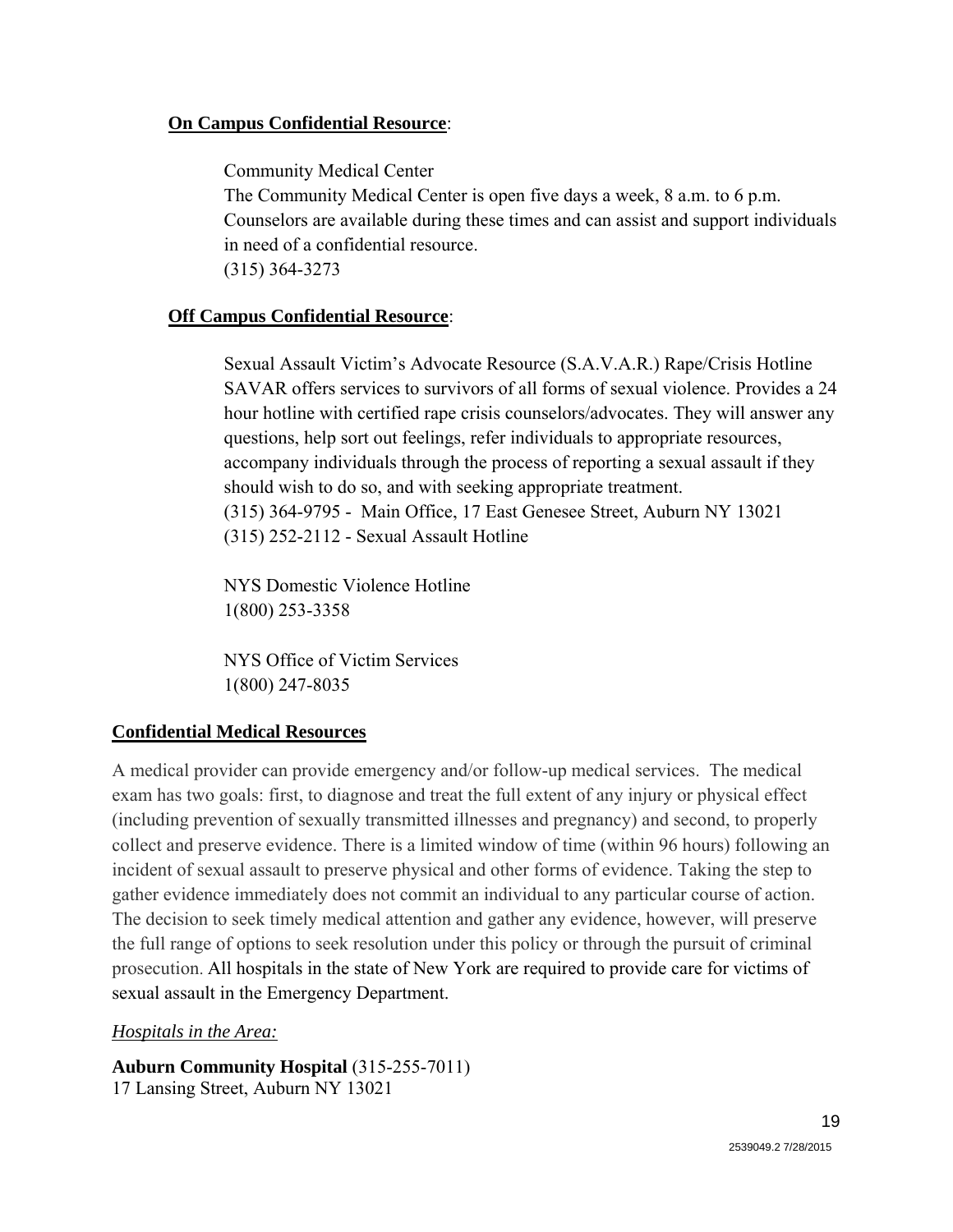### **Cayuga Medical Center** (607-274-4011)

101 Dates Drive, Ithaca NY 14850

*Cayuga Medical Center provides a SANE (Sexual Assault Nurse Examiner) for examinations. This program employs a team approach to assist survivors of sexual assault, sexual abuse, and rape with medical, emotional, and legal needs. With the survivor's consent, a team of nurses, sexual assault counselors/advocates, doctors, and law enforcement work together to support the survivor.*

New York State Department of Health designated Sexual Assault Forensic Examiner (SAFE) hospitals provide specialized care to victims of sexual assault.

The goals of the SAFE program are to:

- 1. Provide timely, compassionate, patient-centered care in a private setting that provides emotional support and reduces further trauma to the patient;
- 2. Provide quality medical care to the patient who reports sexual assault, including evaluation, treatment, referral and follow-up;
- 3. Ensure the quality of collection, documentation, preservation and custody of physical evidence by utilizing a trained and New York State Department of Health certified sexual assault forensic examiner to perform the exam;
- 4. Utilize an interdisciplinary approach by working with rape crisis centers and other service providers, law enforcement and prosecutors' offices to effectively meet the needs of the sexual assault victim and the community;
- 5. Provide expert testimony when needed if the patient chooses to report the crime to law enforcement; and,
- 6. Improve and standardize data regarding the incidence of sexual assault victims seeking treatment in hospital emergency departments.

The hospital and the Rape Crisis Program will not report the crime to police, unless the individual wants the crime reported. Reporting is survivor's choice. An individual can also refuse any step of the evidence collection process. This is also their choice.

The hospital will not release evidence to the police without the individual's written consent and will hold the evidence for 30 days in case they decide later to make a police report.

#### *SAFE Hospitals in the Area:*

**St. Joseph's Hospital Health Center** (315-448-5111)

301 Prospect Avenue, Syracuse, NY 13203

#### **University Hospital SUNY Health Science Center** (315-464-5540)

750 East Adams Street, Syracuse, NY 13210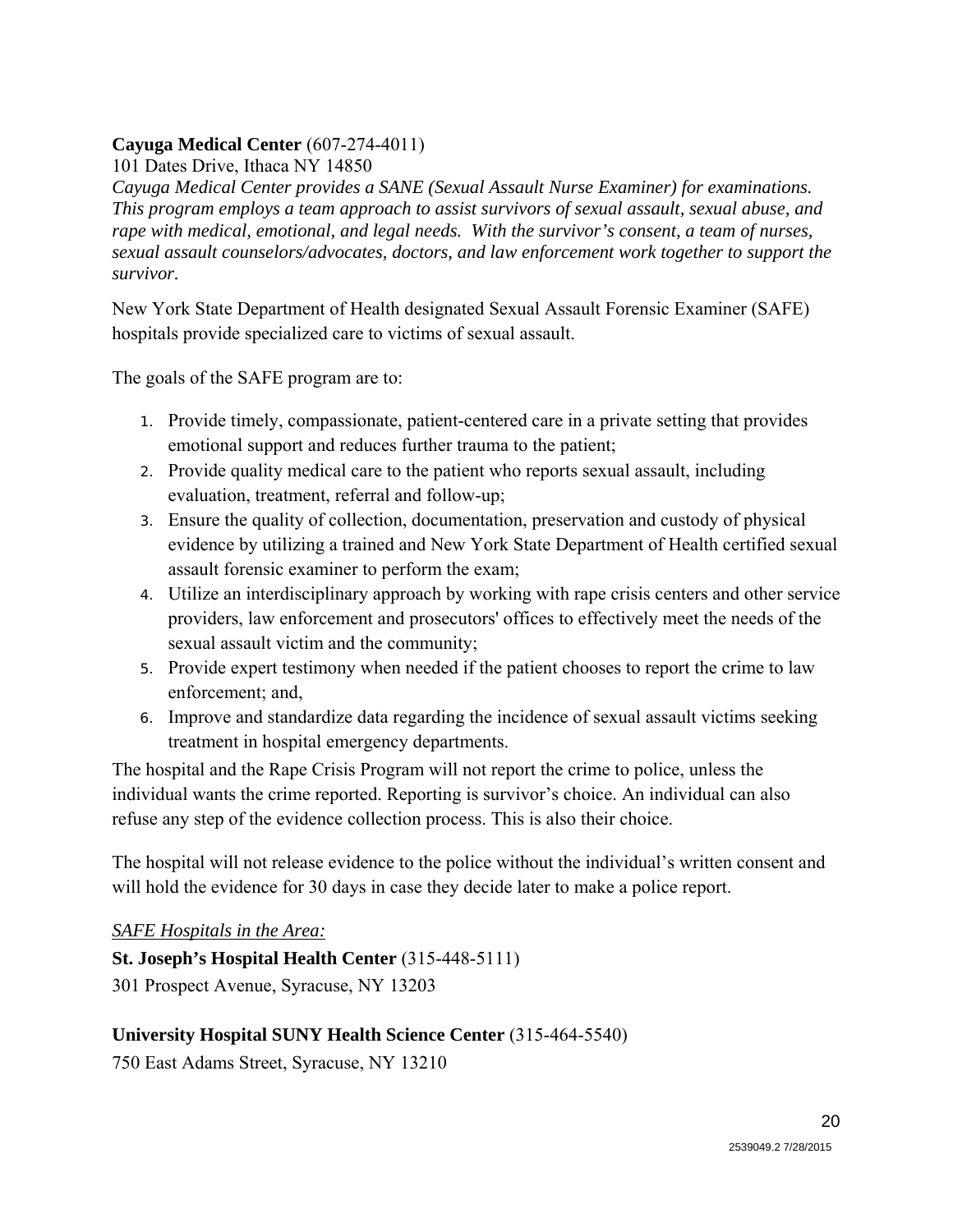#### **Non-Confidential Campus Resources**

A report to the College may be made to any of the following. These are the persons designed to receive reports of sexual misconduct and to initiate the College's responsive action. If information is made to any other College employee, the individual reporting the information risks that the information will not be acted upon. The staff members listed below are trained to support individuals affected by sexual misconduct and to coordinate with the Title IX Coordinator consistent with the College's commitment to a safe and healthy educational environment. While not bound by confidentiality, these resources will maintain the privacy of an individual's information within the limited circle of those involved in the Title IX resolution process.

**Kit Van Orman,** Manager of Human Resources and Business Services Title IX Coordinator Available on weekdays during regular office hours; 8:30a - 4:30p kit@wells.edu; (315) 364-3317

### **Campus Safety**

Available as a first option to report an incident of sexual misconduct. Also provides an escort service on-campus to any student and can reach the on-call professional at any time. Available 24 hours a day, 7 days a week. security@wells.edu; (315) 364-3229

#### **Jennifer Michael**, Dean of Students

Can provide reasonable accommodations for housing, academic flexibility and No Contact Orders. Available on weekdays during regular office hours; 8:30a - 4:30p and on an on-call basis.

jmichael@wells.edu; (315) 364-3311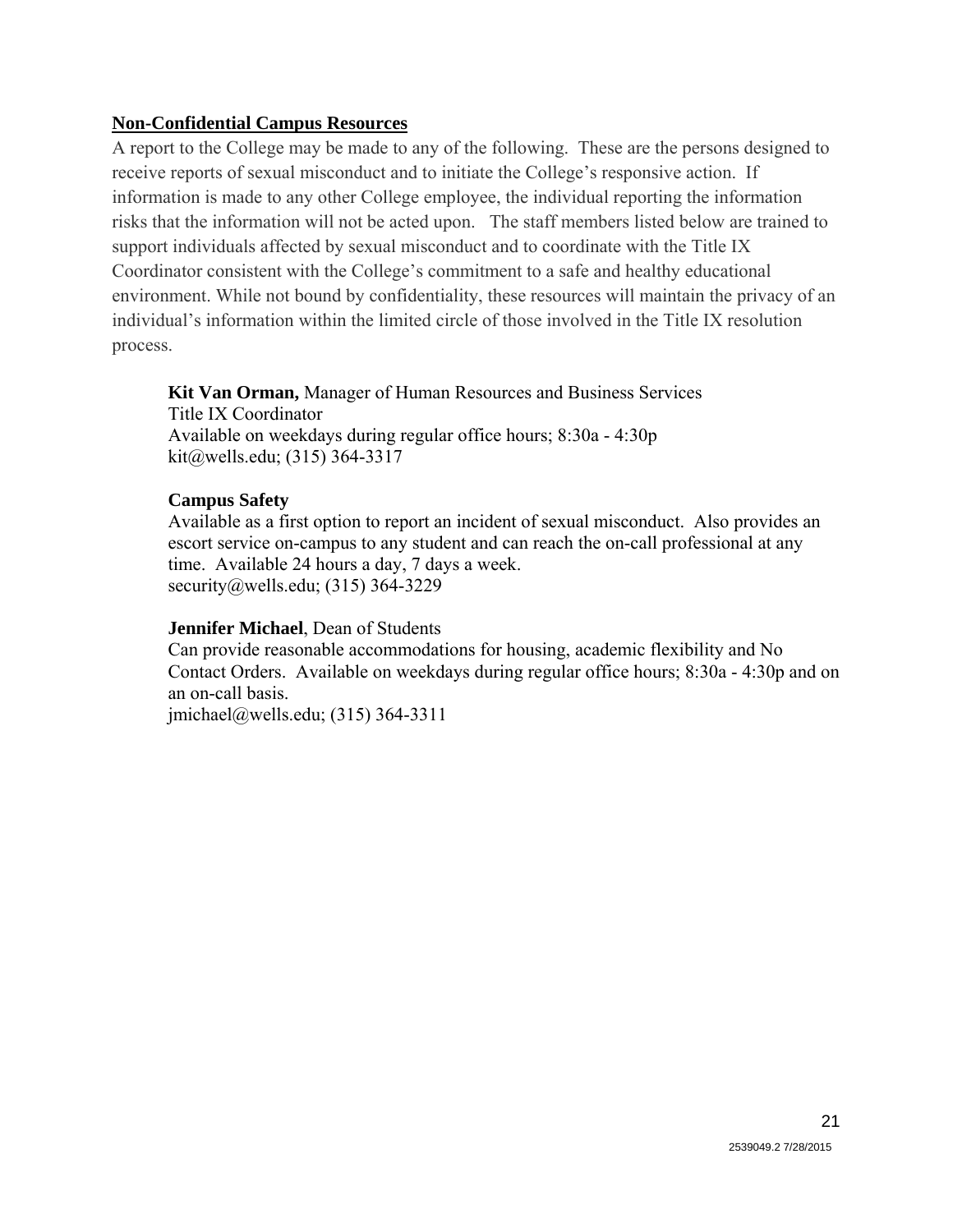# **REPORTING SEXUAL MISCONDUCT TO THE COLLEGE**

**Wells College encourages all individuals to seek assistance from a medical provider and/or law enforcement immediately after an incident of sexual misconduct. This is the best option to ensure preservation of evidence and to begin a timely investigative and remedial response.**

Wells College encourages all individuals to make a report to the College and to local law enforcement. Reporting options are not mutually exclusive. Both internal and criminal reports may be pursued simultaneously.

The College is committed to supporting victims and survivors of sexual misconduct and encourages all individuals or third party witnesses to report any incident to the College.

Making a report means telling a designated non-confidential Campus Resource (see above) what happened -- in person, by telephone, in writing or by electronic communication. At the time a report is made, a Complainant does not have to decide whether or not to request any particular course of action, nor does a Complainant need to know how to label what happened. Choosing to make a report, and deciding how to proceed after making the report, can be a process that unfolds over time. The College provides support that can assist each individual in making these important decisions, and the College will consider the Complainant's wishes in deciding how to proceed. In this process, the College will balance the individual's interest with its obligation to provide a safe and non-discriminatory environment for all members of the College community.

Any individual who reports sexual misconduct can be assured that all reports will be investigated and resolved in a fair and impartial manner. A Complainant, a Respondent and all individuals involved can expect to be treated with dignity and respect. In every report under this policy, the College will make an immediate assessment of any risk of harm to the Complainant or to the broader campus community and will take steps necessary to address those risks. These steps will include interim measures to provide for the safety of the individual and the campus community.

**Campus Reporting Options:** The College encourages all individuals to report sexual misconduct to:

Campus Reporting Options: **Kit Van Orman,** Manager of Human Resources and Business Services Title IX Coordinator Available on weekdays during regular office hours; 8:30a - 4:30p kit@wells.edu; (315) 364-3317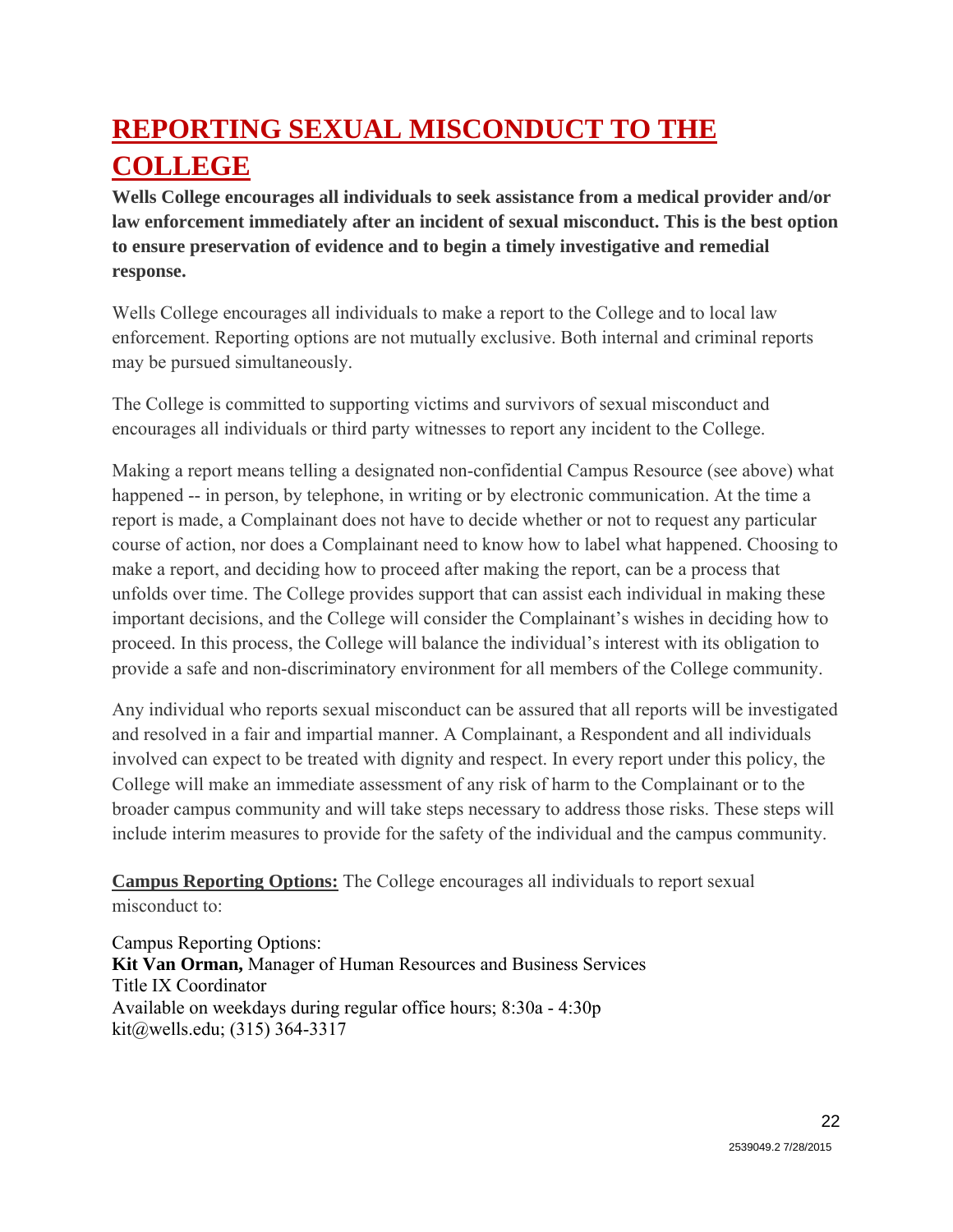#### **Campus Safety**

Available as a first option to report an incident of sexual misconduct. Also provides an escort service on-campus to any student and can reach the On-Call professional at any time. Available 24 hours a day, 7 days a week. security@wells.edu; (315) 364-3229

### **Jennifer Michael,** Dean of Students

Can provide reasonable accommodations for housing, academic flexibility and No Contact Orders. Available on weekdays during regular office hours; 8:30a - 4:30p, and on an on-call basis.

jmichael@wells.edu; (315) 364-3311

All Wells community members are strongly encouraged to report information regarding any incident of sexual misconduct directly to the Title IX Coordinator or a member of the Title IX team. The College cannot take appropriate action unless an incident is reported to the College.

**Anonymous Reporting***:* Any individual may make an anonymous report concerning an act of sexual misconduct. An individual may report the incident without disclosing their name, identifying the Respondent or requesting any action. Depending on the extent of information available about the incident or the individuals involved, however, the College's ability to respond to an anonymous report may be limited. The Anonymous Reporting Form can be found on the www.wells.edu/studentlife/notalone webpage.

The Title IX Coordinator/Deputy will receive the anonymous report and will determine any appropriate steps, including individual or community remedies as appropriate, and in consultation with the Director of Campus Safety, compliance with all Clery Act obligations.

### **Reporting Considerations**

*Timeliness and Location of Incident*: Complainants and third-party witnesses are encouraged to report sexual misconduct as soon as possible in order to maximize the College's ability to respond promptly and effectively. The College does not, however, limit the time frame for reporting. If the Respondent is not a member of the Wells community, the College will still seek to meet its Title IX obligation by taking steps to end the misconduct, prevent its recurrence, and address its effects, but its ability to take disciplinary action against the Respondent may be **limited** 

An incident does not have to occur on campus to be reported to the College. Off-campus conduct that is likely to have a substantial effect on the Complainant's on-campus life and activities or poses a threat or danger to members of the Wells community may also be addressed under this policy.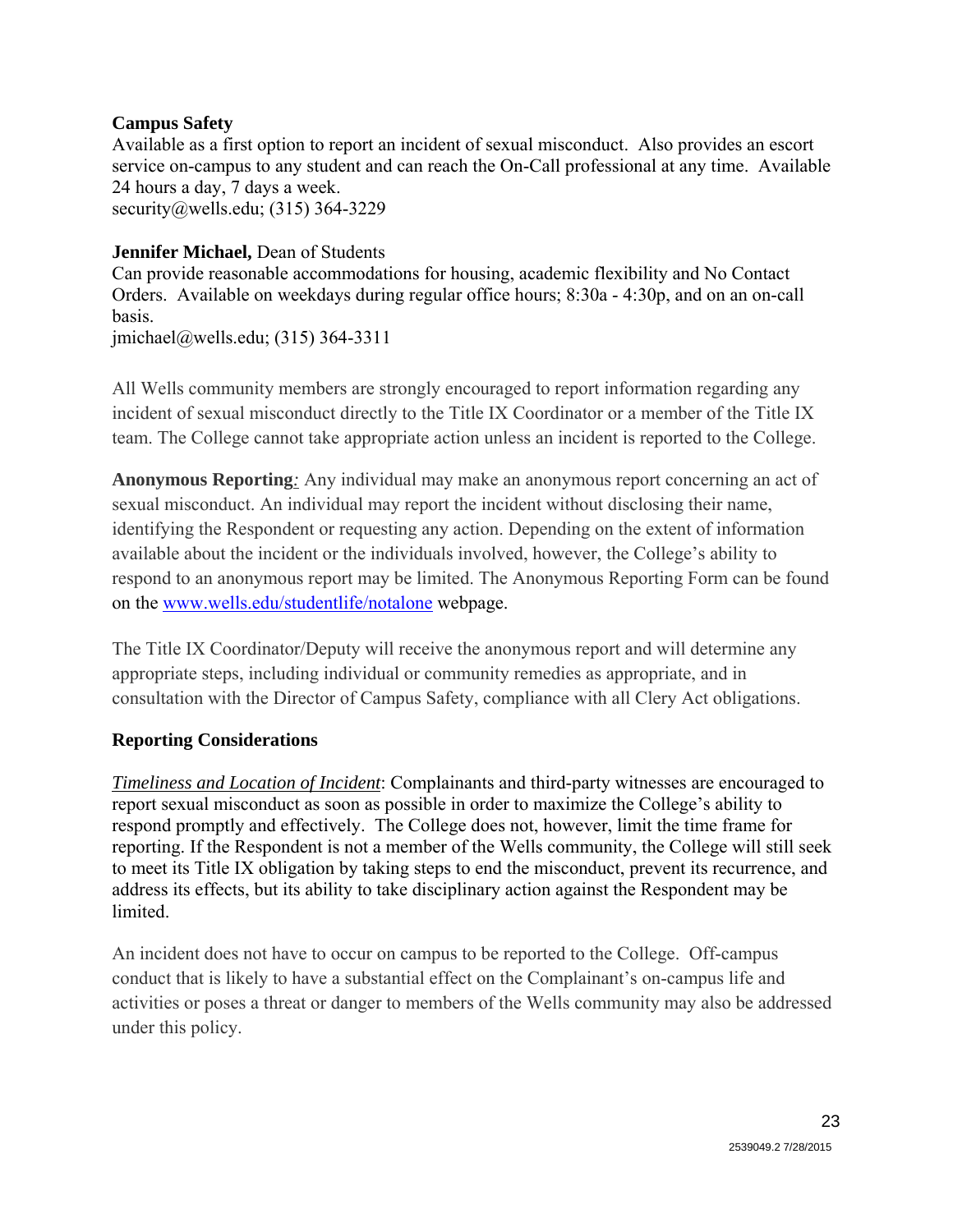*Amnesty for Alcohol or Other Drug Use:* The health and safety of every student at Wells College is of utmost importance. Wells recognizes that students who have been drinking and/or using drugs (whether such use is voluntary or involuntary) at the time that violence, including but not limited to domestic violence, dating violence, stalking, or sexual assault occurs may be hesitant to report such incidents due to fear of potential consequences for their own conduct. Wells strongly encourages students to report domestic violence, dating violence, stalking, or sexual assault to institution officials. A bystander acting in good faith or a reporting individual acting in good faith that discloses any incident of domestic violence, dating violence, stalking or sexual assault to Wells officials or law enforcement will not be subject to the Wells code of conduct for violations of the alcohol and/or drug use policies occurring at or near the time of the commission of the domestic violence, dating violence, stalking or, sexual assault.

*Coordination with Law Enforcement*: Wells College encourages Complainants to pursue criminal action for incidents of sexual misconduct that may also be crimes under New York law. The College will assist a Complainant in making a criminal report and cooperate with law enforcement agencies if a Complainant decides to pursue the criminal process to the extent permitted by law. The Auburn Police Department, which can be reached at 315-253-3231, can assist in filing a criminal complaint and in securing an appropriate examination, including by a Sexual Assault Nurse Examiner. The NYS Police Sexual Assault Hotline, which can be reached at 1(844) 845-7269, may also be of assistance in reporting an incident to law enforcement.

The College's policy, definitions and burden of proof may differ from New York criminal law. A Complainant may seek recourse under this policy and/or pursue criminal action. Neither law enforcement's determination whether or not to prosecute a Respondent, nor the outcome of any criminal prosecution, are determinative of whether a violation of this policy has occurred. Proceedings under this policy may be carried out prior to, simultaneously with, or following civil or criminal proceedings off campus.

Any internal College investigation and/or hearing process will be conducted concurrently with any criminal justice investigation and proceeding that may be pending. Temporary delays in the College's internal process may be requested by local law enforcement authorities for the purpose of gathering evidence. Any requested temporary delay shall not last more than ten (10) days, except when local law enforcement authorities specifically request and justify longer delay. The college will cooperate with any criminal proceeding as permitted by law. The Title IX Coordinator and other College officials listed above can assist individuals in making a report of a crime to local law enforcement.

Additionally, orders of protection and other forms of legal protection may be available to individuals who have experienced or are threatened with violence by a Wells College community member or other person. In appropriate circumstances, an order of protection may be available that restricts the offender's right to enter or remain on College property, and Wells College will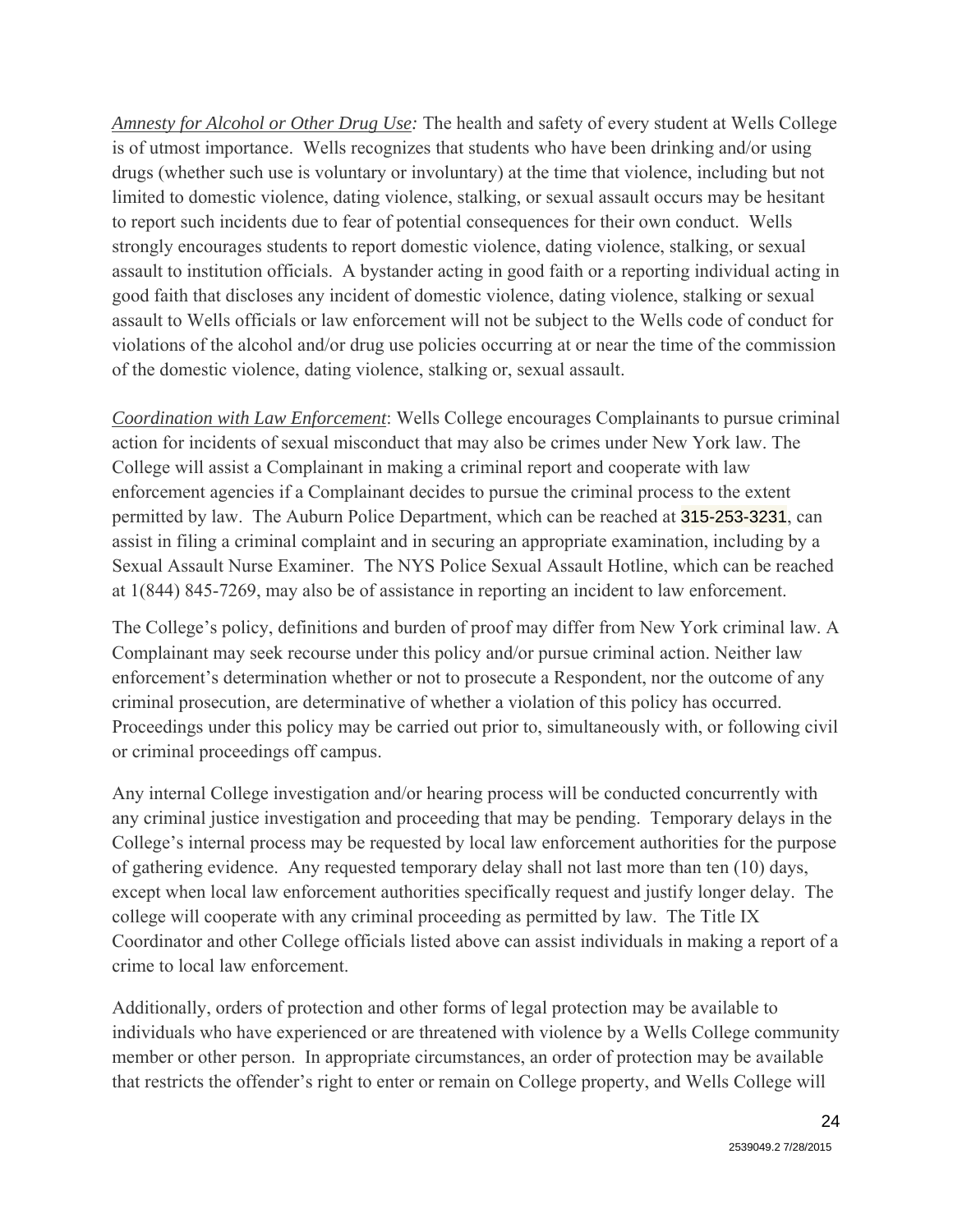abide by a lawfully issued order of protection. Campus Safety or other College officials will, upon request, provide reasonable assistance to any member of the College community in obtaining an order of protection or, if outside of New York State, an equivalent protective or restraining order, including providing that person with:

- a copy of an order of protection or equivalent when received by the College and providing that person with an opportunity to meet or speak with a College representative, or other appropriate individual, who can explain the order and answer questions about it, including information from the order about the other person' s responsibility to stay away from the protected person or persons;
- an explanation of the consequences for violating these orders, including but not limited to arrest, additional conduct charges, and interim suspension; and
- assistance in contacting local law enforcement to effect an arrest for violating such an order of protection

*Statement against Retaliation:* It is a violation of Wells College policy to retaliate in any way against an individual because that individual raised allegations of sexual misconduct. The College recognizes that retaliation can take many forms, may be committed by or against an individual or a group, and that a Complainant, Respondent or third party may commit or be the subject of retaliation.

The College will take immediate and responsive action to any report of retaliation and will pursue disciplinary action as appropriate. An individual reporting sexual misconduct is entitled to protection from any form of retaliation following a report that is made in good faith, even if the report is later not proven.

*False Reports:* The College will not tolerate intentional false reporting of incidents. The College takes the accuracy of information very seriously as a charge of sexual misconduct may have severe consequences. A good-faith complaint that results in a finding of not responsible is not considered a false or fabricated accusation of sexual misconduct. However, when a Complainant or third party witness is found to have fabricated allegations or given false information with malicious intent or in bad faith, the Complainant may be subject to disciplinary action. It is a violation of the Code of Student Conduct and the Wells College Honor Code to make an intentionally false report of any policy violation, and it may also violate state criminal statutes and civil defamation laws.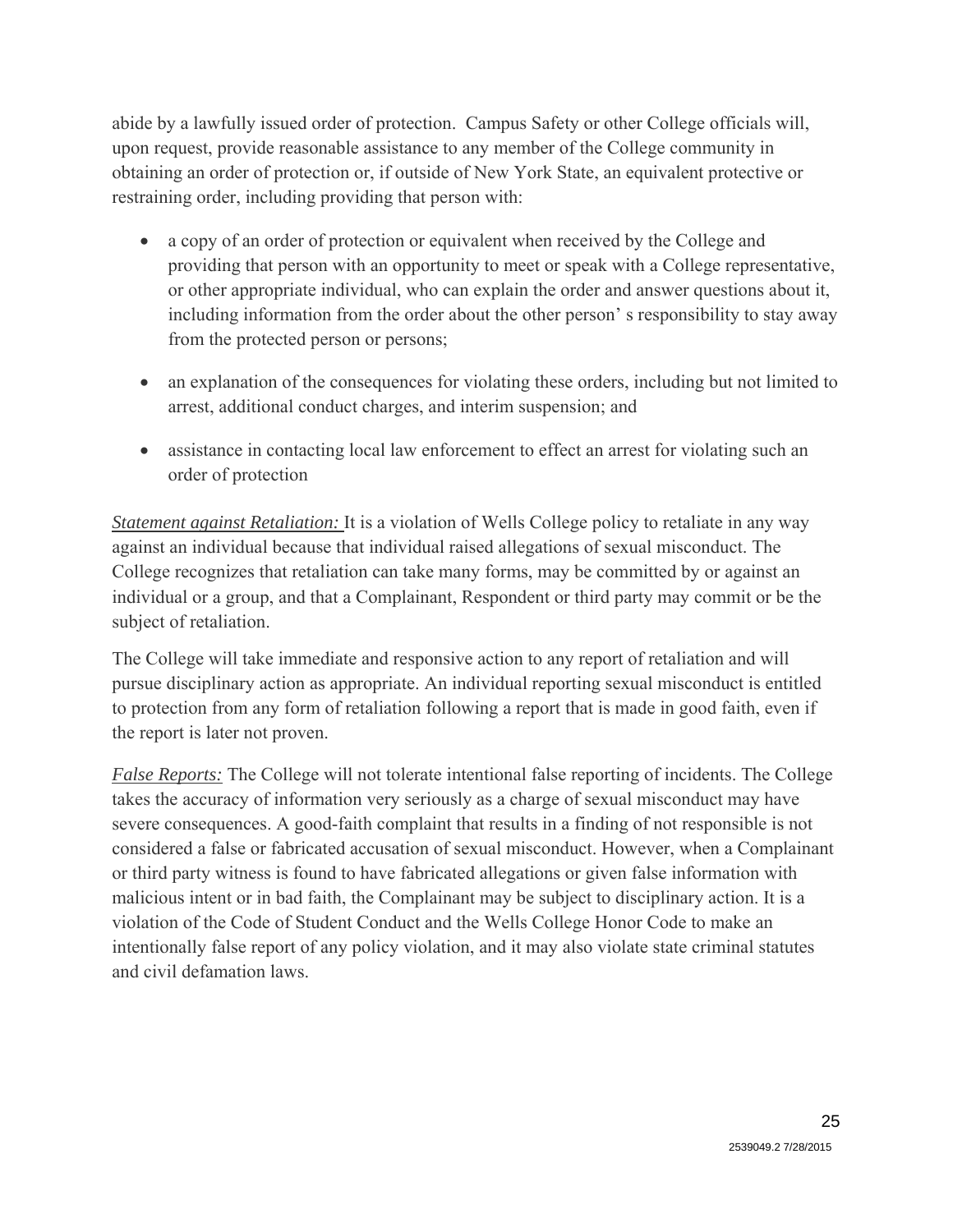# **INTERIM MEASURES, REMEDIES AND ACCOMMODATIONS**

Upon receipt of a report, Wells College will impose reasonable and appropriate interim measures designed to eliminate the hostile environment and protect the parties involved. Wells College will make reasonable efforts to communicate with the parties to ensure that all safety, emotional, and physical well-being concerns are being addressed. Interim measures may be imposed regardless of whether formal disciplinary action is sought by the Complainant or the College.

A Complainant or Respondent may request a No-Contact Order or other protection, or the College may choose to impose interim measures at its discretion to ensure the safety of all parties, the broader Wells College and Aurora community, and/or the integrity of the process.

All individuals are encouraged to report concerns about failure of another individual to abide by any restrictions imposed by an interim measure. The College will take immediate and responsive action to enforce a previously implemented measure.

*Range of Measures:* Interim measures will be implemented at the discretion of the College. Potential remedies, which may be applied to the Complainant and/or the Respondent, include but are not limited to:

- Access to counseling services and assistance in setting up an initial appointment, both on and off campus
- Imposition of the campus No Contact Orders
- Rescheduling of exams and assignments in conjunction with appropriate faculty
- Providing alternative course completion options (with the agreement of the appropriate faculty)
- Changing of class schedule, including the ability to take an "incomplete", drop a course without penalty or transfer sections (with the agreement of the appropriate faculty)
- Change a work schedule or job assignment
- Change housing assignments
- Arrange to dissolve a Housing Contract and pro-rate a refund in accordance with campus housing policies
- Assistance from College support staff in completing housing relocation
- Limit an individual or organization's access to certain College facilities or activities pending resolution of the matter
- Voluntary withdrawal
- Providing an escort to ensure safe movement between classes and activities
- Providing medical services
- Providing academic support services, such as tutoring

26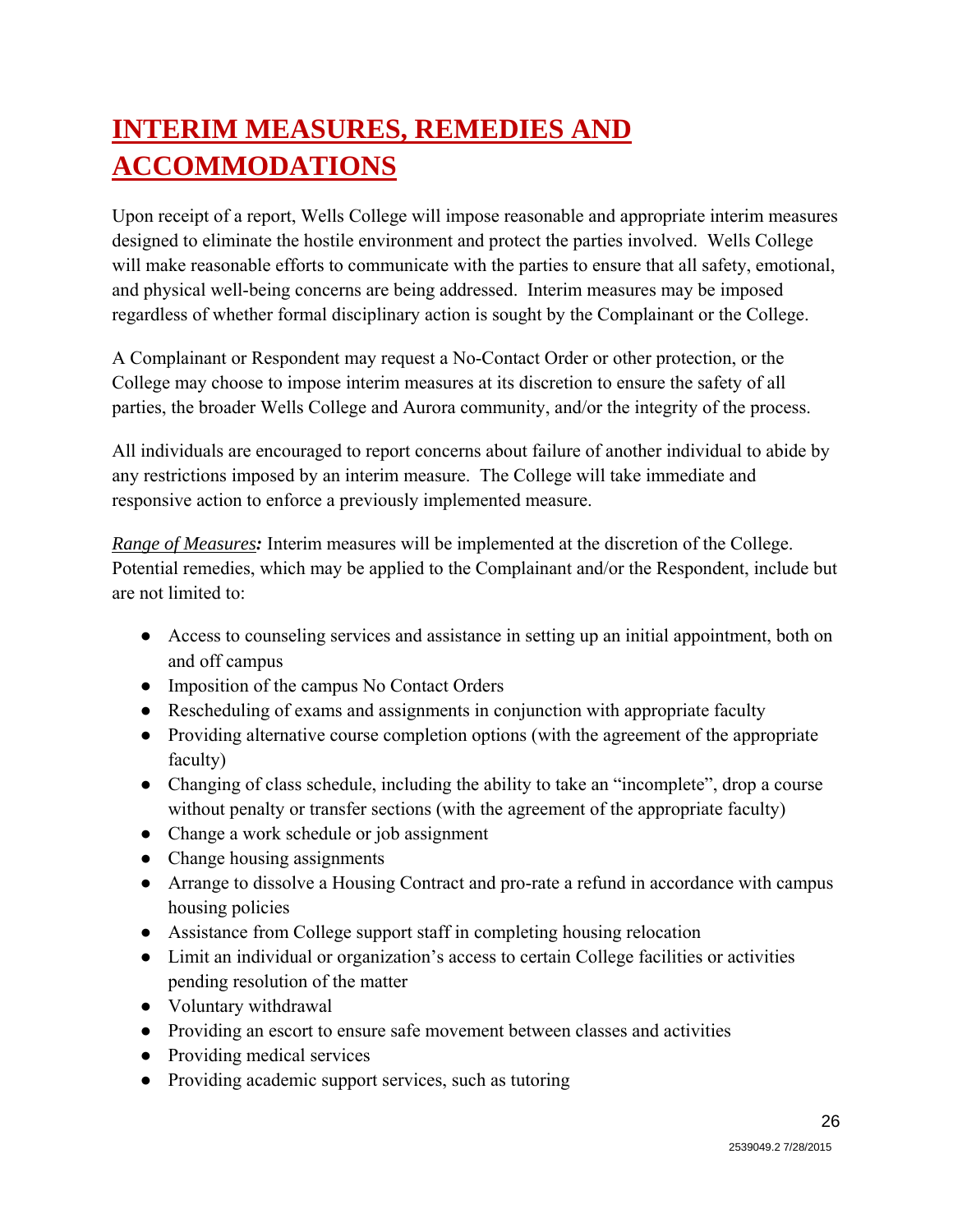- Interim suspension or College-imposed leave
- Any other remedy that could be tailored to the involved parties to achieve the goals of this policy

*Interim Suspension or Separation:* When the report of sexual misconduct poses a substantial and immediate threat of harm to the safety or well-being of an individual, members of the campus and/or Aurora community, or the performance of normal College functions, the College may place a student or student organization on interim suspension.. Pending resolution of the report, the individual or organization may be denied access to campus, campus facilities, and/or all other college activities or privileges for which the student might otherwise be eligible, as the College deems appropriate. When the accused is not a student but is a member of the College community, he or she is subject to interim suspension and/or other measures in accordance with applicable collective bargaining agreements and College employment policies and procedures.

*Right to Review*: At any time, the complainant or accused may request review of the need for and the terms of any interim measures or accommodations imposed or requested that affect the individual directly and may submit evidence in support of his/her request. A request to add to, modify or eliminate an interim measure or accommodation may be made to the Title IX Coordinator. Upon receipt of such a request, the Title IX Coordinator will inform the other party of the request and allow the other party to respond, including submitting evidence if desired. The Title IX Coordinator will respond to the request as promptly as possible, but generally no later than one calendar week after the request and the parties' submission of any evidence. The Title IX Coordinator may modify the interim measures or accommodations on a temporary basis while the parties are submitting their information and responses.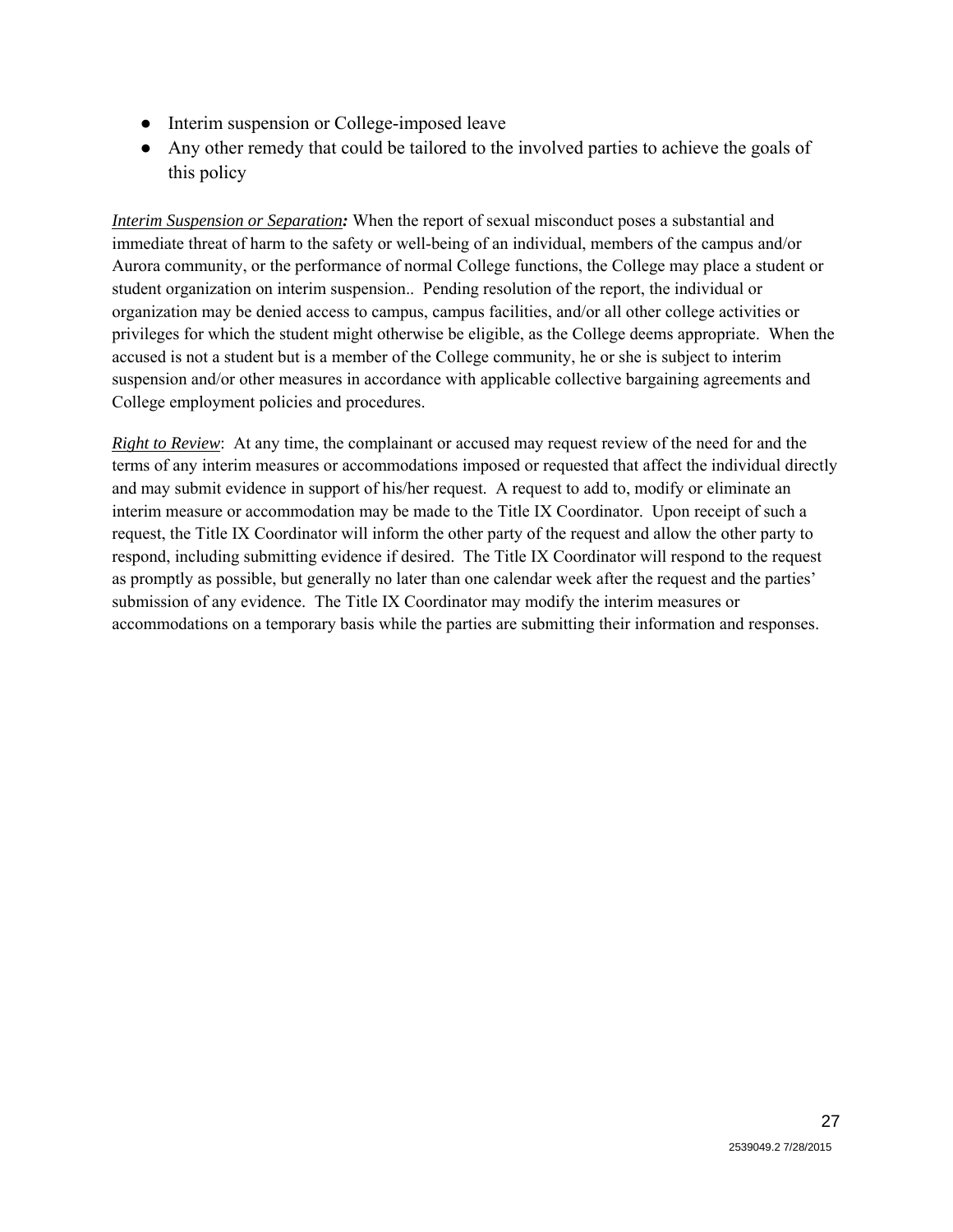# **OPTIONS FOR RESOLUTION**

Upon receipt of a report, the College's Title IX Coordinator and/or Deputies will conduct an initial Title IX assessment. The goal of this assessment is to provide an integrated and coordinated response to reports of sexual misconduct. The assessment will consider the nature of the report, the safety of the individual and of the campus community, and the Complainant's expressed preference for resolution.

At the conclusion of the assessment, the College may choose to pursue an informal resolution, a remedies-based approach that does not involve disciplinary action against a Respondent, or refer the matter for investigation. The goal of an investigation is to gather all relevant facts and determine if there is sufficient information to refer the report to the Dean of Students, or hir designee, for disciplinary action using Wells College's formal resolution procedures. The initial steps for resolution of a complaint against a student, an employee, or a faculty member will involve the same stages: an initial assessment, investigation, and either informal or formal resolution. Within these steps, there are specific procedures.

*The Role of the Title IX Team:* The Title IX team is led by the Title IX Coordinator, and includes two deputies. Their roles are to assist in the review, investigation, and resolution of reports. Composition of the team will be limited to a small circle of individuals who "need to know" in order to implement procedures under this policy.

The College directs individuals to make reports to the Title IX team to ensure consistent application of the policy to all individuals, and to allow the College to respond promptly and equitably to eliminate the harassment, prevent its recurrence, and address its effects.

The members of the Title IX team oversee the resolution of a report under this policy. Resources are available for both students and employees, whether as Complainant or Respondents, to provide guidance throughout the investigation and resolution of the complaint. Interim Remedies are also available to provide protection and security.

### **The Stages of a Title IX Report:**

1. Initial Title IX Assessment: In every report of sexual misconduct, Wells College will make an immediate assessment of any risk of harm to individuals or to the campus and/or Aurora community and will take steps necessary to address those risks. These steps may include interim protective measures to provide for the safety of the individual and the community. The initial review will proceed to the point where a reasonable assessment of the safety of all involved parties and the community can be made. Thereafter, the investigation may be initiated depending on a variety of factors, such as the Complainant's wish to pursue disciplinary action, the risk posed to any individual or the campus community by not proceeding, and the nature of the allegation.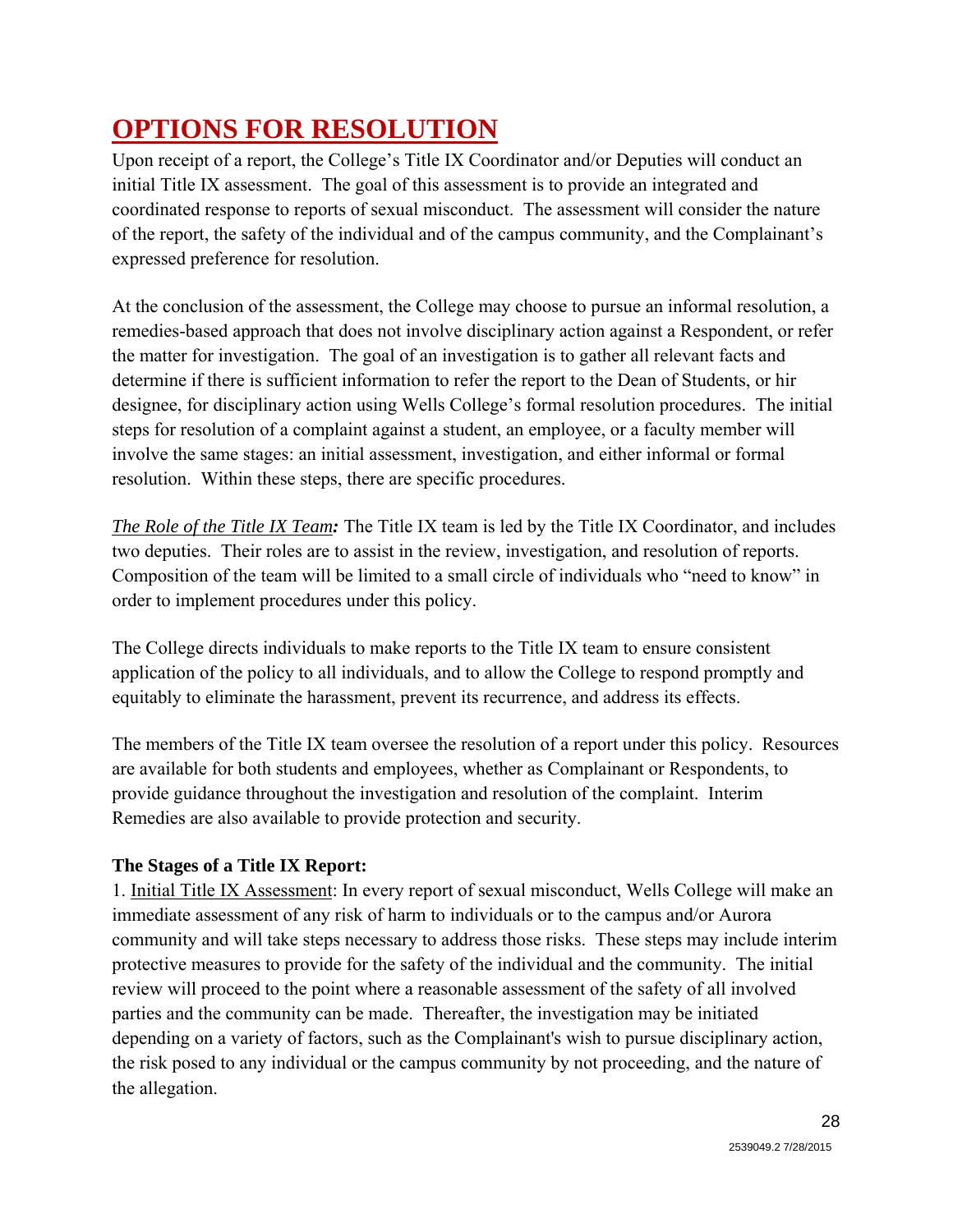2. Investigation: Where the Title IX assessment concludes that a report appears to allege a plausible violation of this policy, the College will initiate an investigation. The College will designate an investigator or a team of two investigators, with specific training on investigating allegations of sexual misconduct. Trained investigators include the Student Life staff, Campus Safety staff, and the Title IX team. Any investigator chosen to conduct the investigation must be impartial and free of any conflict of interest.

The investigator(s) will conduct the investigation in a manner appropriate in light of the circumstances of the case, which will typically include interviews with the Complainant, the Respondent and any witnesses. The interviews will be supplemented by the gathering of any physical, documentary or other evidence. As part of the investigation, the College will provide an opportunity for the parties to present witnesses and other evidence. The investigation is designed to provide a fair and reliable gathering of the facts. The investigation will be thorough, impartial and fair, and all individuals will be treated with appropriate sensitivity and respect. As described in the Privacy and Confidentiality section, the investigation will be conducted in a manner that is respectful of individual privacy concerns. In situations of alleged sexual misconduct, the Complainant and Respondent may be accompanied by an advisor of their choice and at their own expense, if the advisor is a paid advisor. The Complainant and Respondent are expected to speak for themselves, and advisors must not obstruct the process or otherwise be disruptive to the interview or meeting.

The Complainant and Respondent shall have the right to exclude their own prior sexual history with persons other than the other party or their own mental health diagnosis and/or treatment from the investigation and disciplinary hearing process.

The College will seek to complete the investigation within 14(fourteen) days of receiving the complaint, but this time frame may be extended depending on the complexity of the circumstances of each case.

At the conclusion of the investigation, the investigator(s) will prepare a written report synthesizing the facts and the investigators' conclusions. The investigation report will contain a recommendation as to a finding of no responsibility or responsibility, and if appropriate, recommended sanction(s). This report will be forwarded to the Dean of Students (for student respondents), Director of Human Resources (for staff respondents), Provost (for faculty respondents) or Head of Security (for non-community member respondents).

Based on the information gathered in the initial Title IX assessment and/or full investigation, the College will take appropriate measures designed to end the sexual misconduct, prevent its recurrence and address its effects.

The Title IX Coordinator and/or Deputy will document each report or request for assistance in resolving a case involving charges of sexual misconduct, whether formal or informal, and will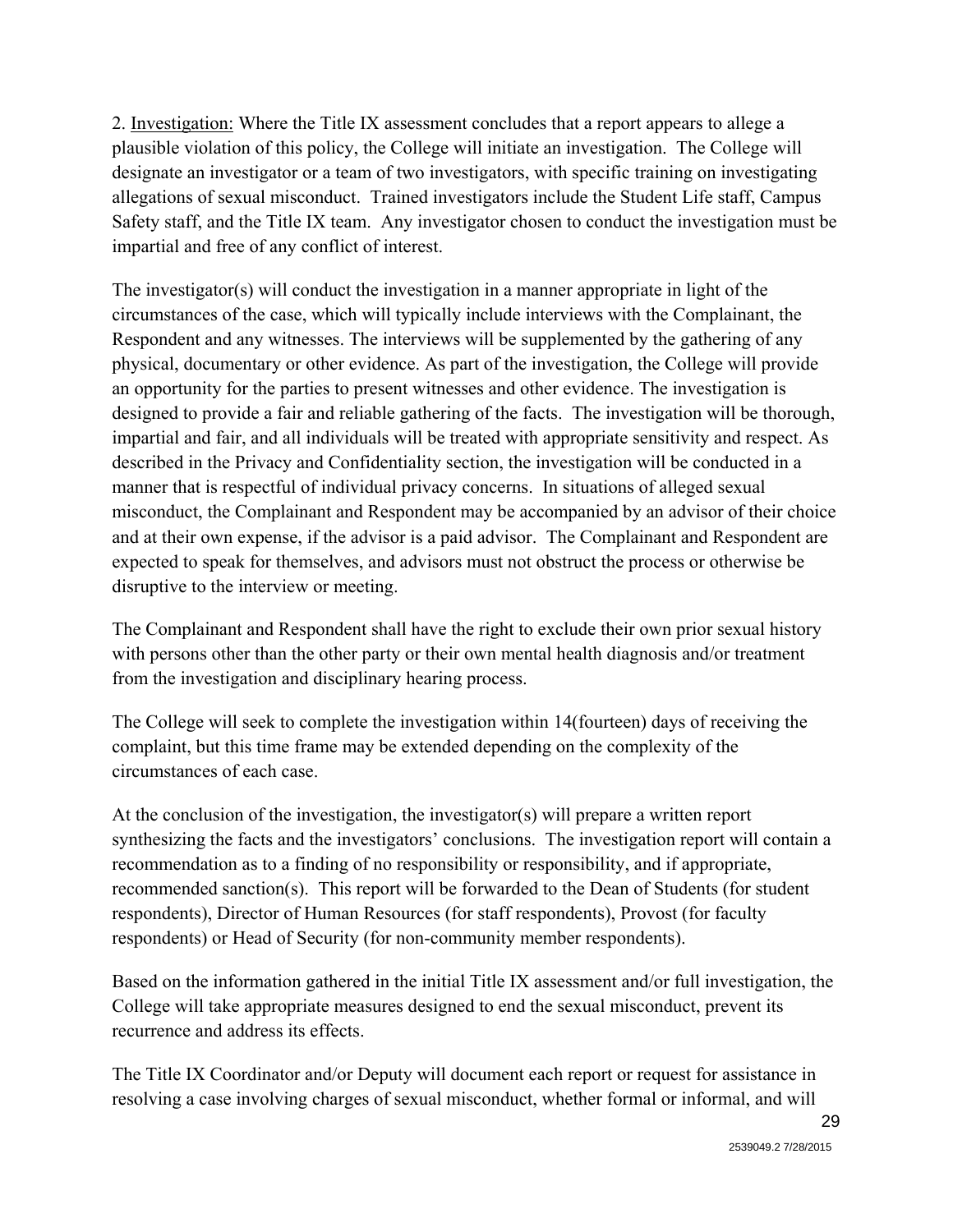review and retain copies of all reports generated as a result of investigations. These records will be kept confidential to the extent permitted by law.

3. Informal Resolution: In some cases, an informal resolution may be appropriate. Informal resolution is a remedies-based, non-judicial approach designed to eliminate a hostile environment without taking formal disciplinary action against a Respondent. Where the Title IX Coordinator concludes that informal resolution may be appropriate, the College will take immediate and corrective action through the imposition of individual and community remedies designed to maximize the Complainant's access to the educational and extracurricular activities at the College and to eliminate a hostile environment. Examples of protective remedies are provided in the section titled "Interim Remedies." Other potential remedies include targeted or broad-based educational programming or training, directives for future behavior issued to the Respondent and/or indirect action by the Title IX Coordinator/Deputy or the College. Depending on the form of informal resolution used, it may be possible to maintain anonymity.

The College will not compel a Complainant to engage in mediation, to directly confront the Respondent, or to participate in any particular form of informal resolution. Mediation, even if voluntary, may not be used in cases involving sexual violence or assault. The decision to pursue an informal resolution will be made when the College has sufficient information about the nature and scope of the conduct, which may occur at any time. Participation in informal resolution is voluntary, and a Complainant or the Respondent can request to end informal resolution at any time.

The Title IX Coordinator will maintain records of all reports and conduct referred for informal resolution. Informal resolution will typically be completed within thirty (30) days of the initial report.

4. Formal Resolution: Disciplinary action against a Respondent may only be taken through Formal Resolution procedures. Because the relationship of students, staff, and faculty to the College differ in nature, the procedures that apply when seeking disciplinary action necessarily differ as well. Each of the procedures, however, is guided by the same principles of fundamental fairness and respect for all parties, which require notice, an equitable opportunity to be heard, and an equitable opportunity to respond to a report under this policy.

The specific procedures for Formal Resolution vary based upon the status of the Respondent:

- For a *complaint against a student*, disciplinary action may be taken by the Dean of Students or their designee following a finding of responsibility. Further explanation as to this procedure follows below (see "Disciplinary Procedure for Students").
- For a *complaint against a staff/administrator*, disciplinary action may be taken at the conclusion of the investigation by the Director of Human Resources and Business Services, and there is no right to appeal for either party.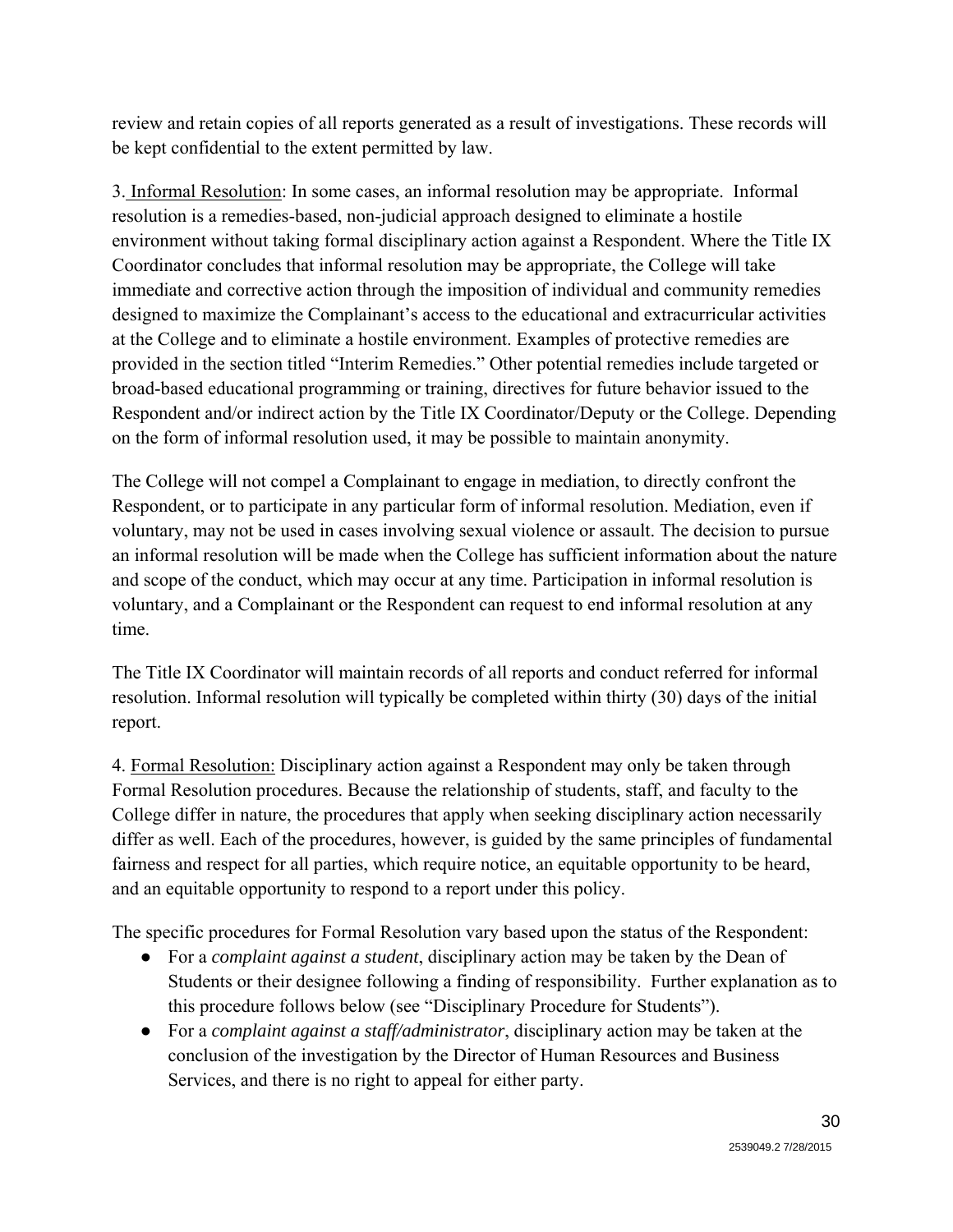- For a *complaint against a faculty member*, disciplinary action may be taken at the conclusion of the investigation in a manner consistent with the College's disciplinary procedures for faculty.
- For a *complaint against a non-community member* (i.e., a visitor, vendor, alum, etc.), responsive action may be taken at the conclusion of the investigation by the Head of Campus Safety, which action may be a ban from the campus or other appropriate measure. There is no right of appeal.

In all of the above procedures, the standard to be applied in determining whether a violation occurred is "preponderance of the evidence", and the complainant and respondent will be provided an equal opportunity to offer evidence and witnesses and to be accompanied by an advisor.

#### Advisors

The Complainant and Respondent may choose to be assisted by an advisor. The Dean of Students Office maintains a list of campus community members who have undergone Title IX training and are available to act as advisors. The Complainant and/or Respondent may choose as an advisor a person not a member of the college community, including an attorney at the party's own expense. The advisor may accompany the Complainant or Respondent to any College investigative, administrative or adjudicative meeting. The advisor may not make statements, objections or arguments but may consult quietly with the party. Absent extenuating circumstances, witnesses and others involved in an investigation or hearing are not entitled to have an advisor present.

Disciplinary Procedure for Students: The Dean of Students will receive and review the investigation report. The Dean of Students may request to meet with either party or that further information be gathered, if deemed necessary in hir discretion. The Dean of Students may uphold or modify the investigator(s)'s recommendation as to the finding of responsibility or no responsibility. The Dean of Students' decision as to the outcome of the complaint, which will include a brief rationale for the outcome, will be communicated to both complainant and respondent in writing simultaneously. When a finding of responsibility for violation of this policy is made, both the complainant and respondent shall have the opportunity to make a written impact statement to the Dean of Students prior to the determination of an appropriate sanction. In making a determination regarding sanctions, the Dean of Students may consider the parties' impact statements and the investigators' recommendation regarding sanctions, if any. The Dean of Students may also consult with the Title IX Coordinator and other appropriate College officials. Past findings of domestic violence, dating violence, stalking or sexual assault may be considered for purposes of determining an appropriate sanction.

Both complainant and respondent will receive simultaneous written notice of the outcome to the extent permitted by law. The final outcome letter shall include factual findings supporting the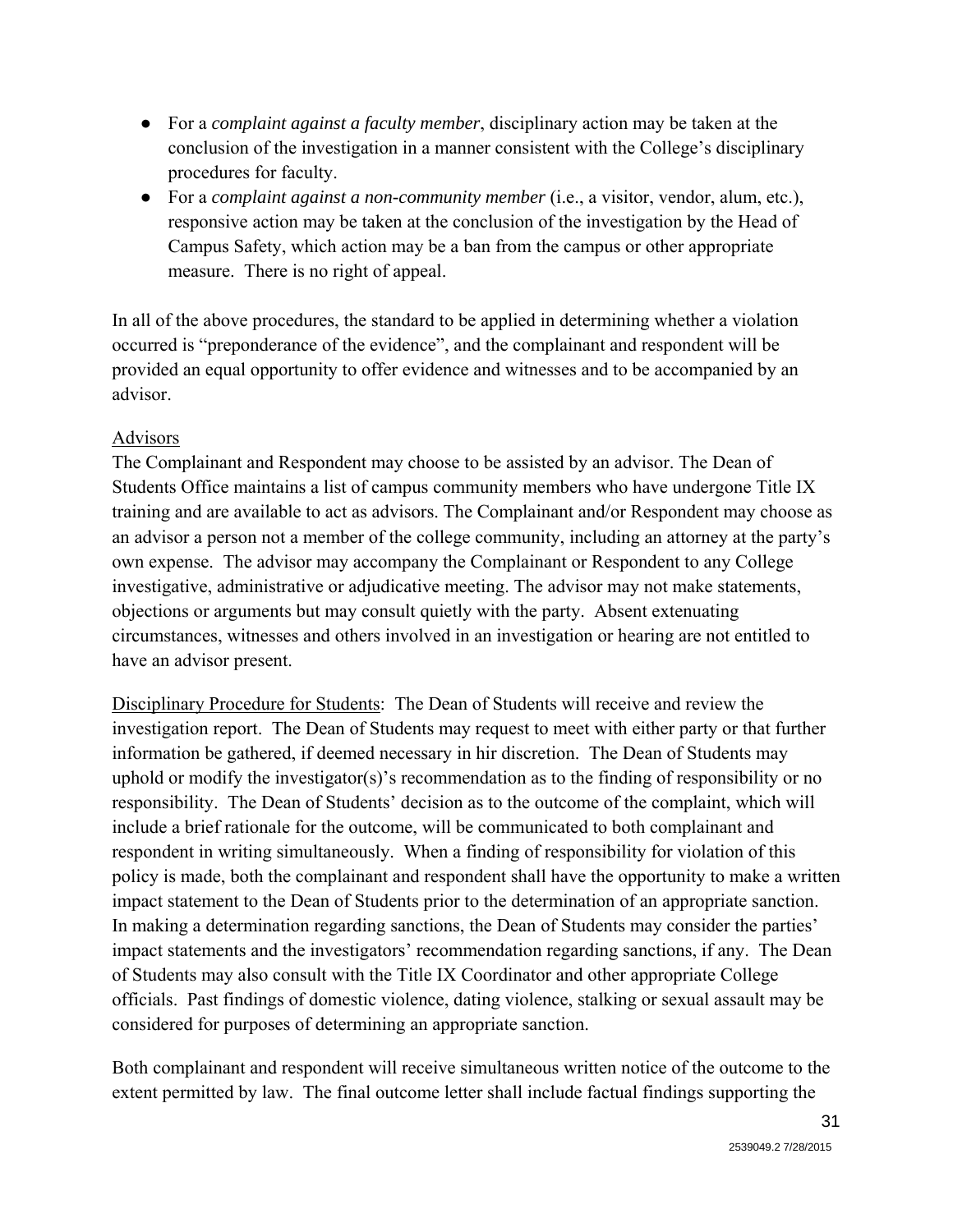determination, the decision and sanction, if any, as well as the rationale for the decision and sanction. The Dean of Students may designate hir authority to another administrator.

### **Appeal**:

Either party, complainant or respondent, may appeal the Dean of Students' decision to the appeal panel comprised of three members of the Wells Community who have been trained in Title IX and the colleges appeal process. The appeal panel will be called together at the request of the Title IX coordinator. The parties will be given equal access to review any party or witness statements and the investigatory report, to the extent allowed or required by FERPA. The appeal must be filed in writing within five (5) business days of receiving the written outcome. The appeal shall consist of a plain, concise and complete written statement outlining the grounds for appeal and all relevant information to substantiate the basis for the appeal. The grounds for appeal are limited to:

- o A procedural irregularity occurred so substantial as to have likely altered the outcome
- o New information has come to light that could not have been known previously that is so substantial as to have likely altered the outcome
- o The finding of responsibility or the finding of no responsibility was not supported by a preponderance of the evidence
- o The sanction is grossly out of line with the violation, either because the sanction is too severe or too lenient
- In the event of an appeal, the panel may:
	- o Affirm the finding of responsibility and sanction
	- o Affirm the finding of responsibility but modify the sanction, either by increasing or reducing it
	- o Affirm the finding of no responsibility
	- o Reverse the finding of no responsibility and assign a sanction
	- o Reverse the finding of responsibility and eliminate any sanction
	- o Remand the decision back to the Dean of Students if warranted due to new information presented or procedural error
	- o Take other action deemed appropriate

In any request for an appeal, the burden of proof lies with the party requesting the appeal, as the original determination and sanction are presumed to have been decided reasonably and appropriately. The Title IX coordinator shall first consider whether the appeal is timely filed and if so, whether the appeal is properly framed based on the grounds. If the Title IX coordinator determines that the appeal is not properly framed, the appeal will be denied.

Appeals are not intended to be full reinvestigation of the complaint (de novo). In most cases, appeals are confined to a review of the written documentation collected in the investigation, and pertinent documentation regarding the grounds for appeal.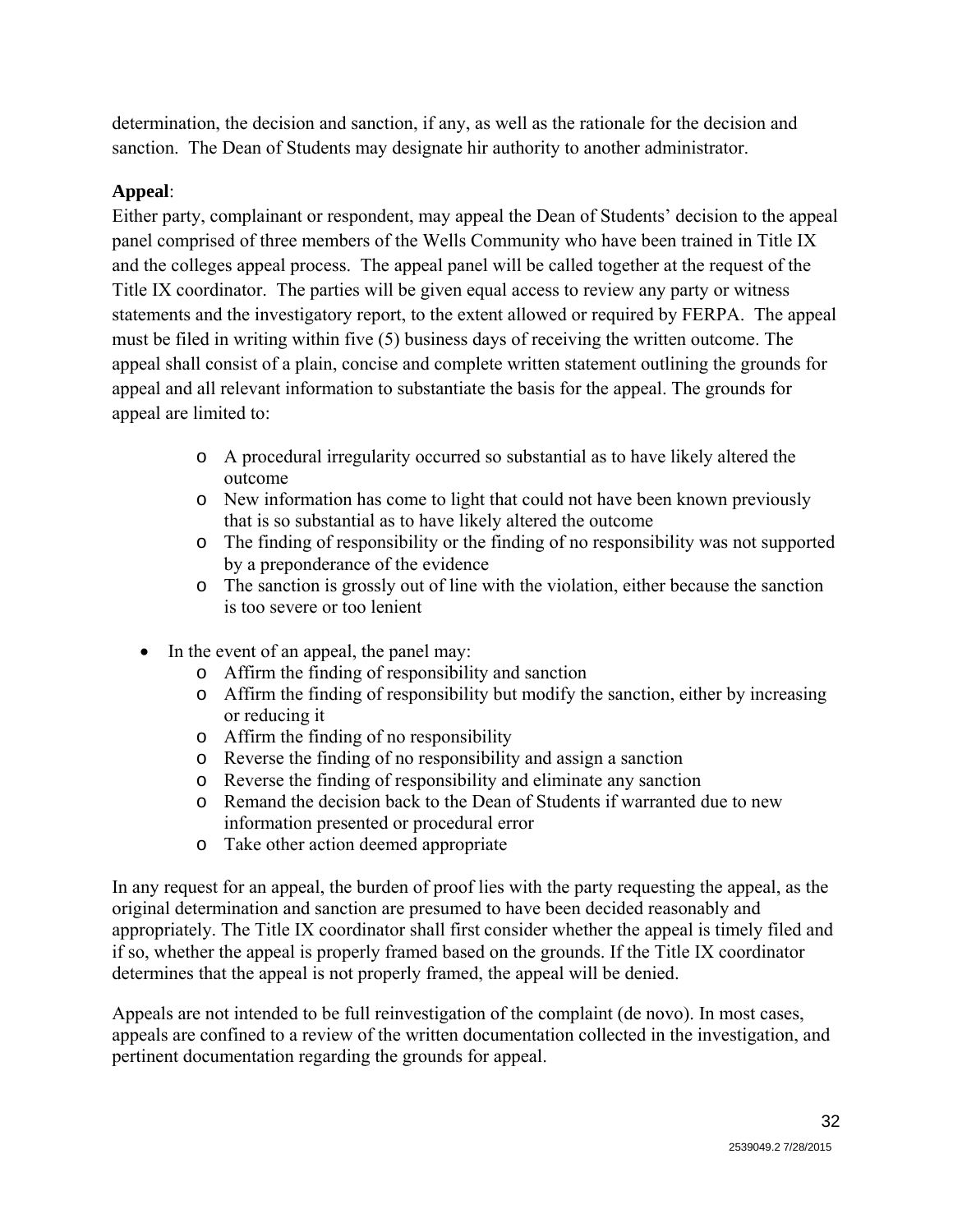Sanctions imposed by the Dean of Students are implemented immediately unless the Title IX coordinator or the appeal panel stays implementation in extraordinary circumstances, pending the outcome of the appeal. Pending graduation, study abroad, internships/externships, or other events do not typically constitute extraordinary circumstances. In cases where the appeal results in reinstatement to the institution or of privileges, all reasonable attempts will be made to restore the student to their prior status, recognizing that some opportunities lost may be irretrievable in the short term. The panel will render a written decision on the appeal to the Complainant and Respondent within fifteen (15) business days from the date of the submission of all appeal documents by both parties. Appeal decisions are final.

**Time Frame for Resolution**: Wells College seeks to resolve all reports within 60 days of the initial report. All time frames expressed in this policy are meant to be guidelines rather than rigid requirements. Extenuating circumstances may arise that require an extension of time frames, including extension beyond 60 days. Extenuating circumstances may include the complexity and scope of the allegations, the number of witnesses involved, the availability of the parties or witnesses, the effect of a concurrent criminal investigation, any intervening school break or vacation, or other unforeseen circumstances.

In general, a Complainant and Respondent can expect that the process will proceed according to the time frames provided in this policy. In the event that the investigation and resolution exceed this time frame, Wells College will notify all parties of the reason(s) for the delay and the expected adjustment in time frames. Best efforts will be made to complete the process in a timely manner by balancing principles of thoroughness and fundamental fairness with promptness.

#### **Possible Sanctions:**

Possible sanctions include, but are not limited to:

- Expulsion from Wells College
- Suspension from Wells College for a designated amount of time
- Removal from college housing
- Mandated counseling/behavioral change plans
- No Contact Order
- Disciplinary probation
- Restrictions on academic, housing, co-curricular, or extracurricular participation
- Ban from certain areas/events on campus or from the campus as a whole
- Educational Sanctions as appropriate

**Notification of Outcome:** The Complainant and Respondent will be notified simultaneously and in writing of the factual findings supporting the determination, the decision as to responsibility and the sanction(s), if any, as well as the rationale for the decision and sanction(s). To the extent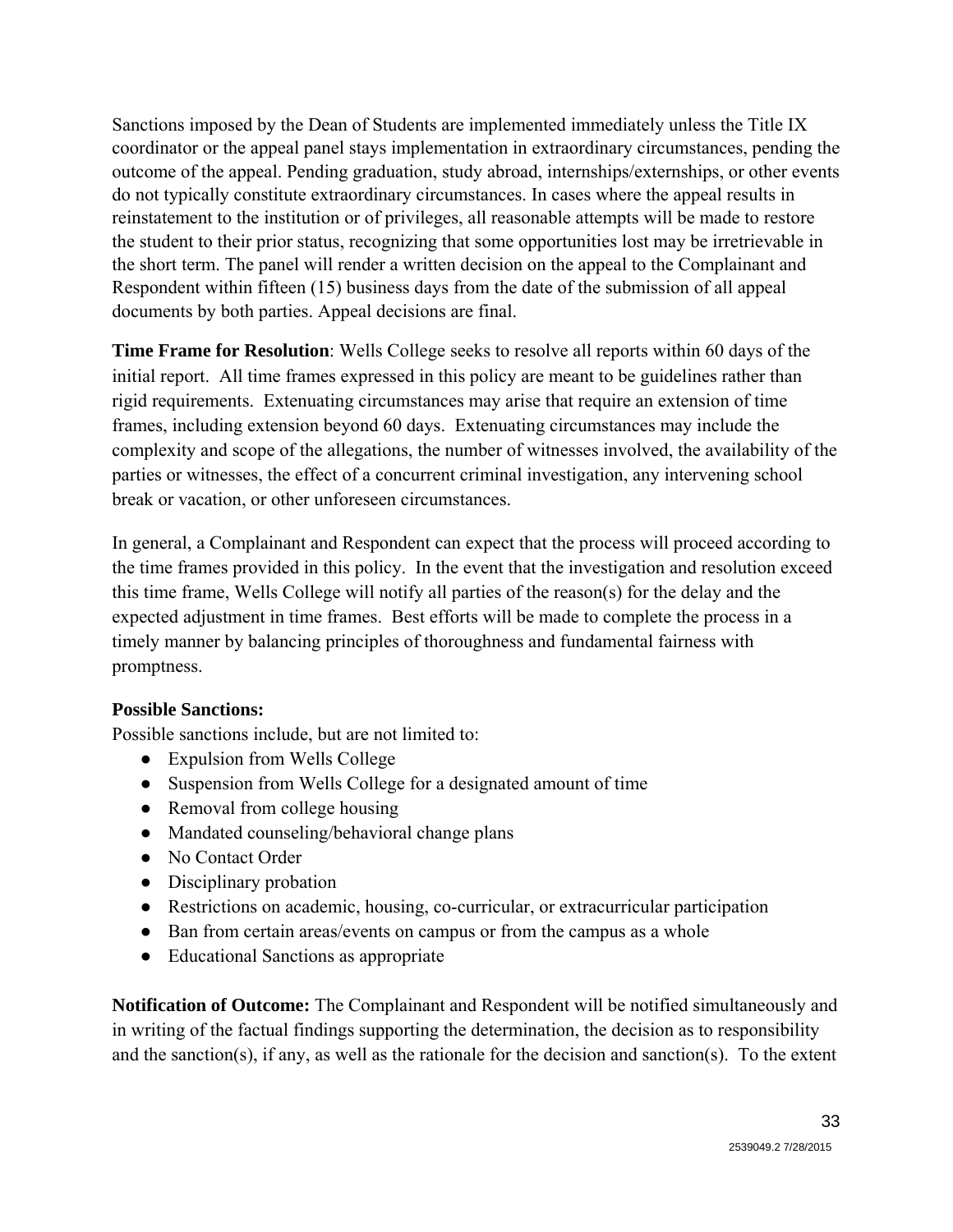permitted by law, the complainant will be informed of responsive/disciplinary action taken by the College, if any.

**Conflict of Interest:** Any person empowered by this policy to take action may designate hir authority to another due to a conflict of interest or for any other reason deemed necessary or appropriate.

**Transcript Notation**: For those crimes of violence that Wells College is required by federal law to include in its Annual Security Report, the transcripts of students found responsible after a hearing and appeal, if any, shall include the following notation:

- Suspended after a finding of responsibility for a code of conduct violation;
- Expelled after a finding responsibility for a code of conduct violation; or
- Withdrew with conduct charges pending.

Transcript notations for suspensions may be removed at the discretion of the College, but no earlier than one (1) year after the conclusion of the suspension. Transcript notations for expulsion shall not be removed.